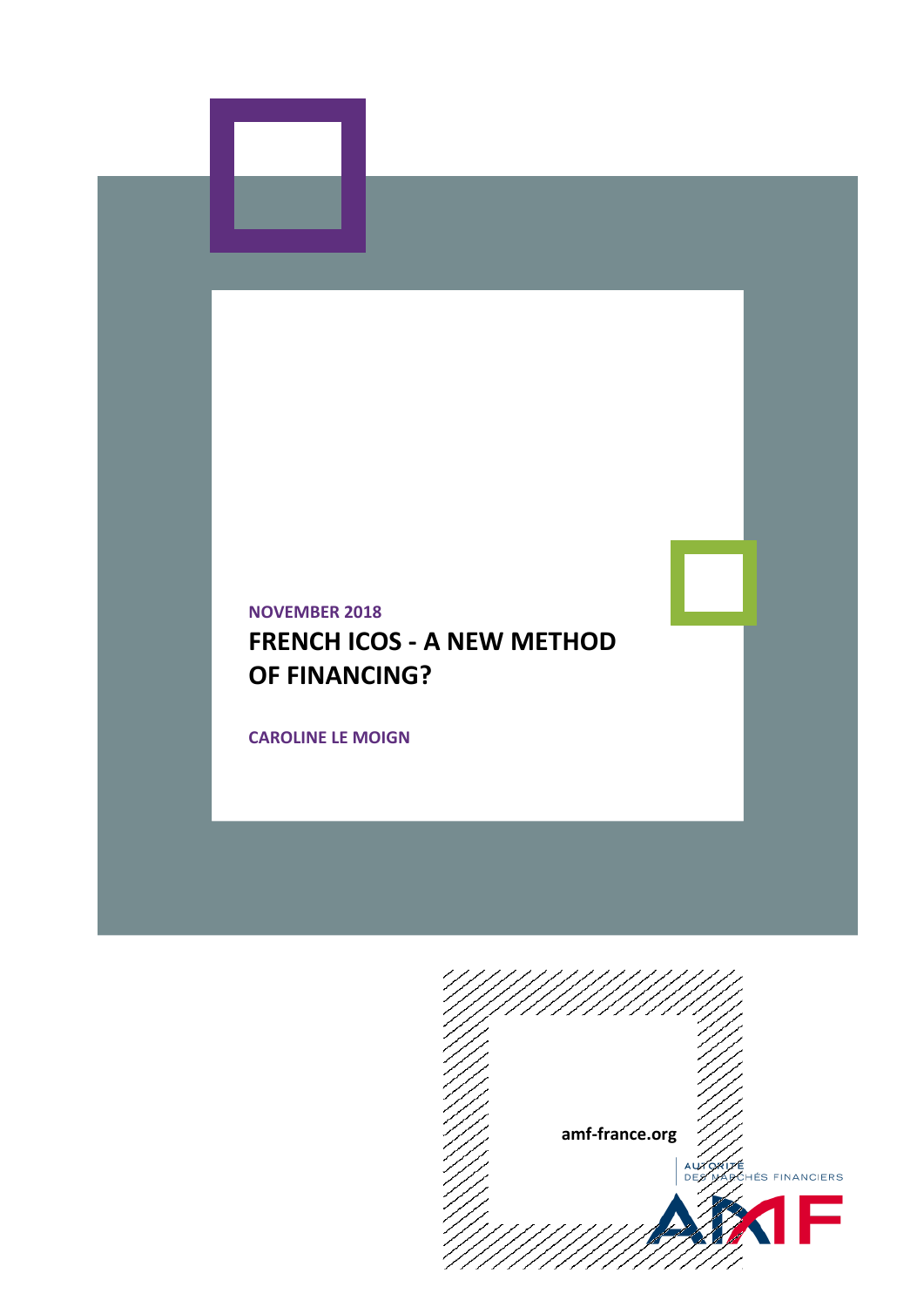

## SUMMARY<sup>1</sup>

Ten years after the seminal work by Satoshi Nakamoto that created Bitcoin, crypto-assets have multiplied in a spectacular fashion. At the beginning of November 2018, there were more than 2,000 different crypto-assets being traded, with more than 900 already no longer in existence<sup>2</sup>. Although Nakamoto's objective was to respond to the crisis of confidence in public and private sector financial institutions by creating a new form of exchange currency without the support of a trusted third party, more recent crypto-assets are principally designed to raise funds directly with investors, with no involvement from traditional intermediaries.

*Initial Coin Offerings* (hereinafter "ICOs") can be defined as fundraising transactions, realised via distributed register technology and resulting in an issue of tokens. These tokens can then either be used to obtain products or services, be traded on a platform (secondary market) and/or earn an income. This new form of financing, which is in some respects similar to more traditional channels (public offer, venture capital, crowdfunding), does present some specific characteristics of its own, however; for example, it benefits from the network effects and the potential liquidity resulting from the token being traded on a secondary market. Consequently, this hybrid nature of the tokens makes them difficult to qualify from a legal perspective.

At a global level, use of this method of financing is still marginal, representing a total of 22.2 billion dollars in funds raised by the issue of tokens, mostly in 2017 and the first three quarters of 2018 (6.8 billion and 15.2 billion dollars respectively). Nevertheless, we are seeing ICOs becoming more professionalised and structured, which is resulting in a concentration of amounts and numbers of projects, with 17 ICOs collecting more than 100 million dollars each during the last two years, representing on their own 40% of the total funds raised by ICO (and only 1% of the number of successful fundraising transactions). At the same time, the nature of the projects has changed; whereas previously they were primarily reserved for the technology sectors, they now occur in a much wider range of industry sectors, reflecting the growing diversity of the operators who are seeking recourse to this type of financing.

One year after the launch of the UNICORN<sup>3</sup> programme supporting fundraising projects in crypto-assets in France, the AMF launched a survey among French ICO project initiators, i.e. those whose legal structure is based in France, in order to gain a better understanding of the business models used by these issuers encountered in the framework of the programme. The analysis of this original database highlights the principal characteristics of the completed fundraising transactions and attempts to ascertain future trends in ICOs.

Although the amounts raised are still low at this stage (89 million euros for 15 issuers), ICOs represented 4% of financing in equities over the first three quarters of 2018. Moreover, although this first wave of French issuers was more concentrated in the technology sectors and sought to raise relatively low amounts (between 200,000 and 20 million euros), future projects will be more diversified in other sectors and aim to raise between 1 and 180 million. Unlike the completed ICOs, these projects have, moreover, previously raised funds by other means, which tends to indicate that ICOs are not only used by companies that do not have access to traditional methods of financing. Among the reasons for opting to raise funds via an ICO is the desire to develop an engaged community on their platform and to benefit from the advantages offered by blockchain technology. However, the second reason given is the fact that there is no dilution of capital. Overall, among all the completed or future ICO projects, 89% presentsed utility tokens characteristics.

Finally, in order to contribute to studies on the future of this new method of financing, this analysis also presents the principal results arising from recent economic literature on the success factors of ICOs, which focus primarily on the transparency of the transaction and the quality of the signals sent to investors. These factors are also identified by French operators as good practices to be followed.

In order to protect consumers, who may be exposed to the risks of fraud, asymmetry of information or volatility of their investments, international regulators are looking at the qualification of this hybrid method of financing and the best way to prevent abuse with regulation. France has chosen to propose optional regulation of these fundraising projects, in order to allow the identification of trustworthy, non-fraudulent projects in France, and to ensure the appropriate balance between the protection of investors and support for innovation. Nevertheless, given the cross-border nature of these projects and this type of investment, international cooperation in the area of regulation and detection of fraud is essential.

1

<sup>1</sup> Special thanks to Adam Stolcz and the other members of the FinTech, Innovation and Competitiveness Division for their advice and support during the development and analysis of the questionnaire.

<sup>2</sup> Source: CoinMarketCap and DeadCoins.

<sup>3</sup> *Universal Node to ICOs Research & Network*.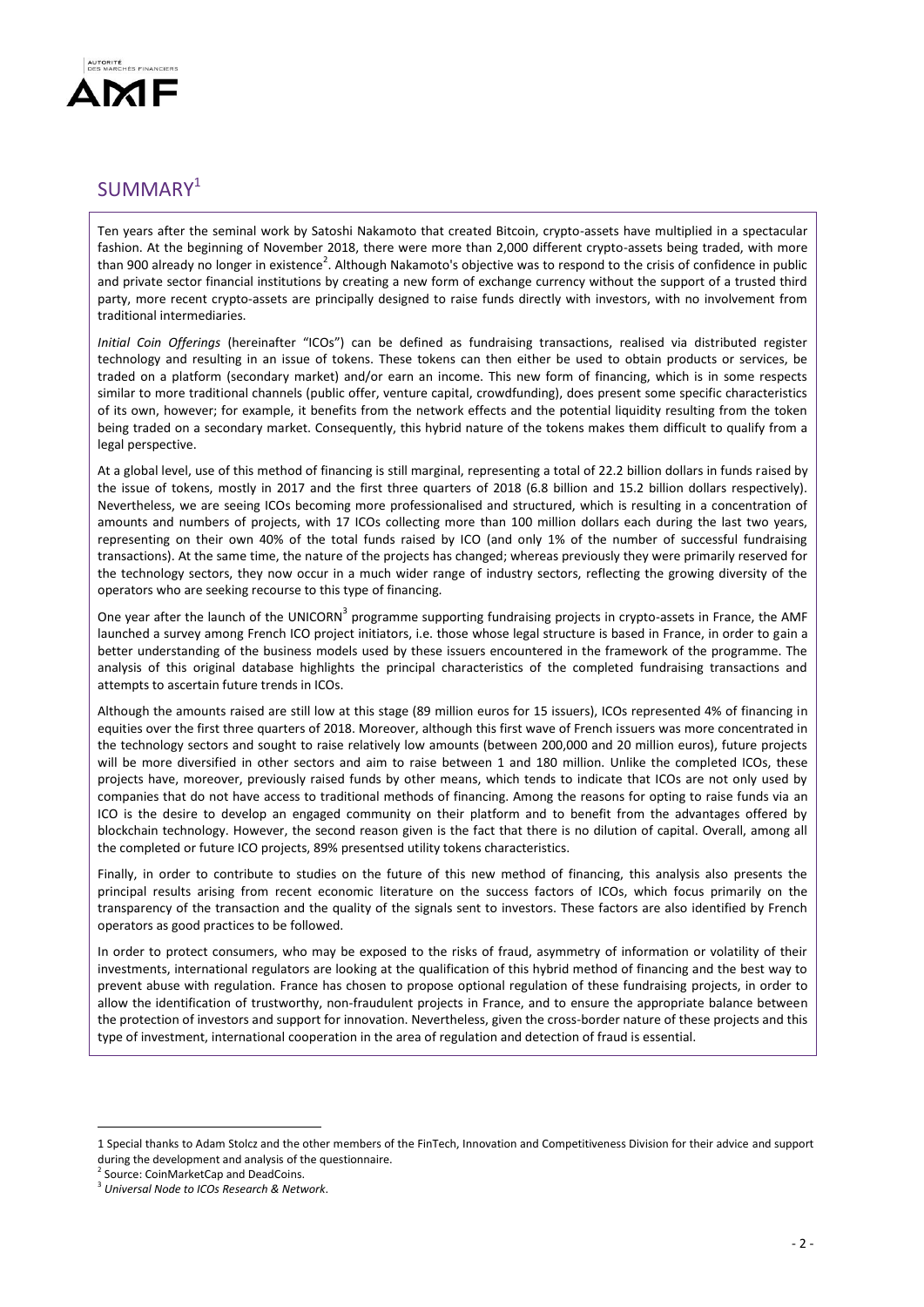

1

## 1. SPECIFIC FEATURES OF ICOS AS A NEW METHOD OF FINANCING

ICOs are derivatives of the blockchain technology, development of which began in 2009 with the network that created the Bitcoin. ICOs may represent a useful alternative source of financing for new or innovation companies, which could experience difficulty in mobilising capital via traditional financing means, due to them being in an early stage of development or considered as too risky and/or too small. Ernst & Young (2017) observed that, from a sample of 110 ICOs, 84% of the projects were still in the idea stage, 11% were in the prototype phase, and only 5% of projects were associated with a company having an ongoing business. Moreover, 32% of the projects had not defined a delivery date. Consequently, the success of products and services financed by ICOs is difficult to assess at this stage, because most of them are still in the prototype phase. By putting project initiators seeking financing in direct contact with potential investors, ICOs may enable them to raise the capital they need far more quickly and at a lower cost.

#### **Box: Contributions of blockchain technology and links with ICOs**

Distributed register technologies such as blockchain eliminate the need for a trusted third party intermediary in transactions, while at the same time ensuring they are secure. It can be defined as a transparent technology for the storage and distribution of information, secured using a consensus mechanism of resolution between participants in the network making up the blockchain, combined with cryptographic mathematical processes. By extension, a blockchain enables the building of a database in the form of a "book of accounts" or "register", which is distributed between all the addresses on the network, meaning that all transactions realised are fully and transparently traceable. There are public blockchains, open to all, and private blockchains, which can only be accessed and used by a limited number of operators. The decentralised and distributed nature of a register offers significant benefits as well as disadvantages:

- **resistance to attack and manipulation**: because it is expensive to attack a majority of nodes in a network. Some operators, however, consider that the large-scale development of a blockchain such as Bitcoin is made impossible by the increased profitability of an attack (Budish 2018);
- **resistance to technical/operational issues and collusion**: as the information is stored in many places at the same time, and the integrity of the system is not guaranteed by a single guardian, a technical problem or loss of confidence in a participant does not cause any damage;
- **redundancy of transactions and slow speed**: the most productive blockchains in terms of numbers of transactions can realise up to several thousand transactions per second, far from being an effective means of managing payments or transactions<sup>4</sup>. For the moment, this represents a stumbling block for the growth of blockchain technology;
- **consequently, high energy footprint**: the terrible energy efficiency of the Bitcoin blockchain, and to a lesser extent that of Ethereum<sup>5</sup>, constitutes a dead loss in the economic sense, i.e. the price of transactions is sub-optimal, as well as being harmful to the environment.

Thus, although the blockchain technology has the capacity to provide innovative solutions in many areas, particularly in finance (Lee 2018), the scale of its impact is the subject of heated debate because of questions around its ability to overcome its associated challenges. This is why current developments are aiming to increase the number of transactions on decentralised networks, look at other methods of consensus that potentially consume less energy, or return to a degree of centralisation with the development of "authorised" networks<sup>6</sup>. The fact that blockchain is currently in vogue means that many companies want to use this technology, even though there are still very few actual use cases for the technology

<sup>&</sup>lt;sup>4</sup> The Bitcoin blockchain is estimated to be able to realise a maximum of between 3.3 and 7 transactions per second, Ethereum between 5 and 15, and Ripple 1,500, while VISA manages 24,000 payment transactions and Depository Trust & Clearing Corporation (DTCC) handled 1.6 million trillion transactions in 2017, with peaks that can be up to 25,000 clearing or settlement/delivery transactions per second.

<sup>&</sup>lt;sup>5</sup> The Bitcoin and Ethereum blockchains are estimated to use 73 TWh and 19 TWh per year respectively; these figures are comparable to the annual electricity consumption of Austria (72.2 TWh in 2016) and Iceland (18.1 TWh in 2016). Mainland France consumed 478 TWh in 2016. Each transaction requires 829 kWh and 94 kWh respectively; in comparison, the annual average consumption of electricity per inhabitant is 3,110 kWh globally. Source: digiconomist; country data "Key energy statistics 2018", International Energy Agency.

<sup>&</sup>lt;sup>6</sup> For example, the EOS blockchain developed by Block.one aims to drastically increase the number of transactions per second, and the founder of Ethereum is also working towards this end. The idea would be to replace the PoW (proof of work) system that is currently employed, in which each contributor to the network has to carry out time-consuming and power-hungry calculations to enable the consensus and the securitisation of the register. EOS would implement a delegated proof of stake (DPos) - a transaction validation process that would only be realised by certain nodes of the network - whereas Ethereum would favour the development of data fragmentation between the nodes of the network or the constitution of a "second layer" of ancillary platforms and protocols that would realise the calculations outside the blockchain.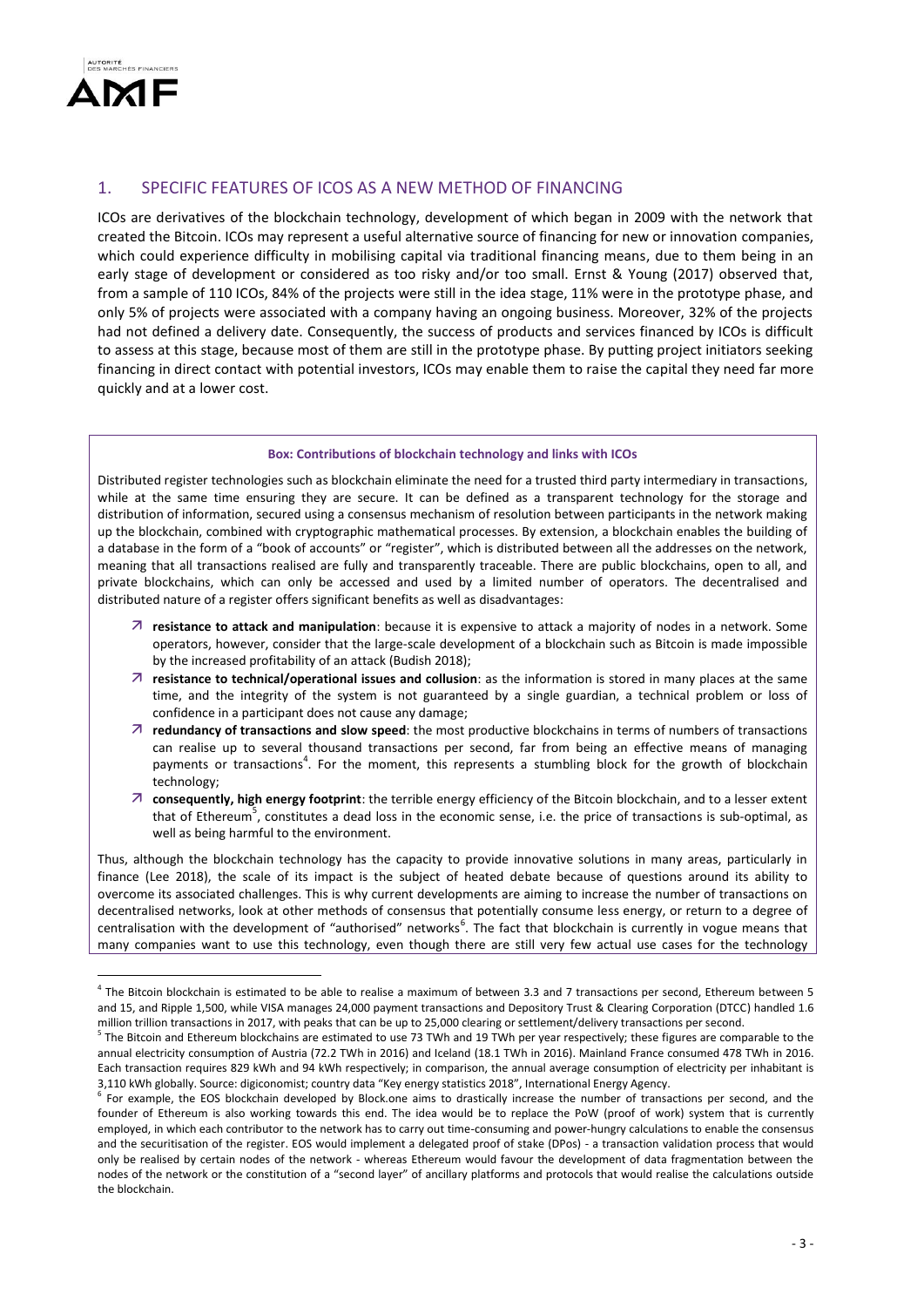

#### outside logistics and finance.

In effect, in the absence of a possible rent from the blockchain technology, since it is primarily open-source, this innovation allows imitation. Many companies are thus choosing to use blockchain to replace existing technology, i.e. registers or databases that are centralised or secured by a trusted intermediary or third party. In the short term, blockchain is not necessarily suitable for or adapted to all industries, due to the disadvantages outlined above. Nevertheless, in the medium term, we could find ourselves in the situation put forward by Aghion *et al*. (2001), with an increase in competition among industries arising from the availability of this technology (imitable), which would itself be favourable to innovation and growth. This is also how we can understand the most libertarian critics of the current evolution of blockchain, who want to see more radical innovations that go beyond simple private registers (May 2018).

Even so, ICOs represent a successful use case for blockchain technology on a large scale. The creation of smart contracts by the Ethereum blockchain has made it possible, and easy, to create, transfer and manage other crypto-assets, without an intermediary. Smart contracts are IT programmes that automatically execute conditions defined in advance in the blockchain, such as contractual clauses, for example, that are registered and can be viewed publicly. In the case of ICOs, they can provide specific guarantees, e.g. a guarantee that the funds will be returned to the investor if the ICO does not achieve its minimum subscription objective. Many innovative project initiators have picked up on this opportunity: indeed, 83% of ICO tokens are developed on the Ethereum blockchain, and only 7% of projects use their own public blockchain<sup>7</sup>. However, this keen interest leads to overloading on the network, which can cause significant technical problems for ICO issuers, and even prevent investors from investing in some of them<sup>8</sup>. Moreover, the explosion in the number of ICOs since 2017 has led to an increase in the price of ether, thus driving up the price of an issue of tokens.

In addition to being issued over blockchain, many ICOs aim to develop products and services that use blockchain, via many and varied projects ranging from the management of electricity contracts (Wepower) to online purchasing (Eligma) or secure data storage (Zeepin).

#### 1.1. COMPARISON OF ICOS WITH OTHER FORMS OF FINANCING

Initiators of an ICO project guarantee that a limited number of tokens will be issued: this "shortage" encourages investors to buy the tokens while their value is still low, and to remain committed to the project. These investors will effectively be the beneficiaries if the project should succeed, by using the tokens to purchase the promised service or in the hope of selling the tokens on a secondary market at a higher value than their cost of acquisition.

In this regard, ICO financing shares some features with stock market listings on a regulated market (initial public offerings or IPOs), crowdfunding, or venture capital, but at the same time there are some specific differences compared with these traditional methods of financing (Lipusch 2018).

In the same way as crowdfunding, an ICO can raise funds from future users or consumers of the product or service; this form of pre-selling also enables the provider to gain an appreciation of the demand for the product or service in advance (Catalini and Gans 2018). However, Demertzis and Wolff (2018) highlight the fact that if more and more companies create crypto-assets that are specific to their services, the transaction costs paid by the consumer could be very significant<sup>9</sup>.

In the same way as venture capital, investors in tokens buy an option on a low probability of growth of the company. However, issuers do not benefit from industry expertise by investors, which would be likely to reduce the risks inherent in the financing process (Lipusch 2018).

In the same way as a public offering, an ICO can raise large sums and can be used to estimate the market value of the issuer. It can also serve as a marketing tool to promote the visibility of the proposed project (Demers and Lewellen 2003). In both of these types of financing, it can be seen that the price offered at the time of the issue is largely undervalued (Benedetti and Kostovetsky 2018). Another important factor for project initiators is the fact that an ICO does not dilute equity capital. In fact, unlike an IPO or other means of financing, the tokens are not

<u>.</u>

<sup>&</sup>lt;sup>7</sup> Source: ICOwatchlist as at 31 October 2018.

 $8$  The ICO by the company Status, for example, led to significant congestion on the network, meaning that some investors were unable to invest in the issue of tokens.

<sup>&</sup>lt;sup>9</sup> If the consumer buys a token that provides them with access to a portal for specific services, e.g. online video games, and their preferences then change over time, they will have to bear the exchange cost and transaction cost of changing the service platform or reselling their tokens.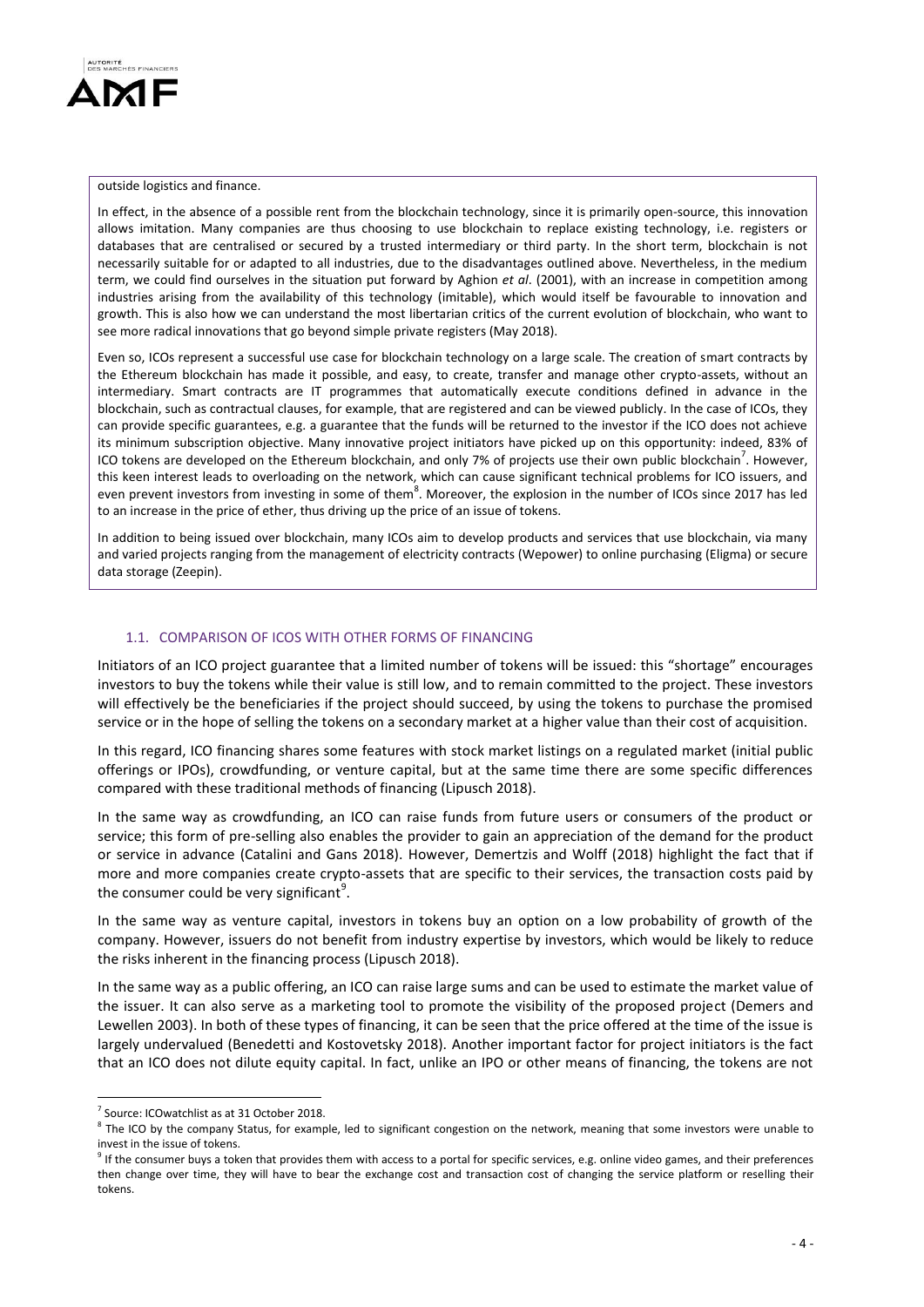

1

equity securities in the company, grant no rights to participate in the governance of the company, and offer no fixed compensation or payment of dividends.

There are some benefits specific to ICOs. The first is linked to the network system on which the ICO projects are based. Firstly, unlike other means of financing, an ICO is realised with no sale platform or third-party intermediary (banks, auditors, payment circuits, etc.), which means that the cost<sup>10</sup> of the fundraising transaction is lower and allows investors and contributors to the network to be directly recompensed, thus financing the development of new decentralised networks. The model put forward by Li and Mann (2018) also shows that an ICO can aggregate dispersed information and thus resolve the coordination required to assess the value of a project. Moreover, they propose that an ICO makes sense if the project benefits from network externalities, i.e. if the surplus resulting from an additional user benefits the rest of the network, which is the case for most ICO projects.

The second specific benefit of an ICO is linked to the liquidity of the token. Unlike venture capital or crowdfunding, where the instruments are illiquid, the tokens can be traded on a secondary market in the majority of cases<sup>11</sup>. Nevertheless, this liquidity is not guaranteed; only some of the tokens are traded on a trading platform, and even if the token is listed, the holder might not be able to find a counterparty. Analysing 1,009 tokens since 2015, Amsden and Schweizer (2018) observe that 42% of tokens are listed on a secondary market after their ICO. This contribution of liquidity, while the project is still in the development stage, leads to significant volatility in the prices of the tokens, as these prices are determined by the supply and demand based on limited information, which represents as much of a risk factor for holders of the tokens as for the project initiators (Kaal and Dell'Erba 2018). The aspects relating to secondary markets of tokens are not addressed in this paper.

#### 1.2. TAXONOMY OF THE DIFFERENT TYPES OF TOKEN

Most of the economic analyses classify the tokens in three major functional categories (Howell et al. 2018):

- $\overline{z}$  crypto-assets as an exchange currency and unit of value (coins), such as bitcoin or the new wave of stable coins, which seek to maintain a fixed parity with a traditional currency<sup>12</sup>;
- $\overline{\phantom{a}}$  crypto-assets resembling financial instruments (security tokens), which are a type of investment in the company, in the form of rights to participate in the company governance or profit-sharing schemes;
- crypto-assets having a utilitarian function (utility tokens), which give the holder the right to access future products and services offered by the issuer.

However, these analyses sometimes break down even further $^{13}$  and consequently it is difficult to establish clear boundaries between these three categories, as some tokens have hybrid characteristics or fall within more than one category. A case-by-case analysis is therefore essential in order to determine the type and function of each crypto-asset. Nevertheless, we can see that most of the tokens currently in issue are more like utility tokens, even though there seems to be a growing interest in security tokens.

 $10$  The cost of an IPO represents between 4% and 7% of the amounts raised, to which is added an estimated annual amount of between 1 and 2 million dollars (PwC (2017), "Insight into the costs of going public and being public"); that of crowdfunding, between 8% and 18% of the amounts raised, depending on the websites of the main platforms.

<sup>&</sup>lt;sup>11</sup> The trading platforms for crypto-assets take the form of websites where investors can buy and sell crypto-assets in return for other cryptoassets or for traditional currencies. The type of service provided and the processes vary depending on the platform in question, as do the methods of payment accepted. The exchange rate is determined by matching the buy orders against the sell orders on each platform. This creates price differences, which are sometimes very significant, between the different platforms, and thus provides opportunities for arbitrage. Currently, there are more than 400 platforms identified at an international level, with the largest in terms of trade volumes domiciled in Asia and the United States.

 $^{12}$  However, this ambition requires a degree of confidence in the issuer's ability to provide liquidity to maintain this fixed parity, which is what caused the recent difficulties encountered by Tether. More generally, this situation can be compared to that of a central bank whose exchange rate is pegged to another currency. This situation, well-known to economists, exposes the central bank to speculative attacks (Eichengreen et al. 1994).

For example, some economists classify security tokens according to the rights associated with them (equity tokens, tokenised securities, asset tokens) and utility tokens according to their reward (reward tokens, reputation tokens, app tokens, etc.).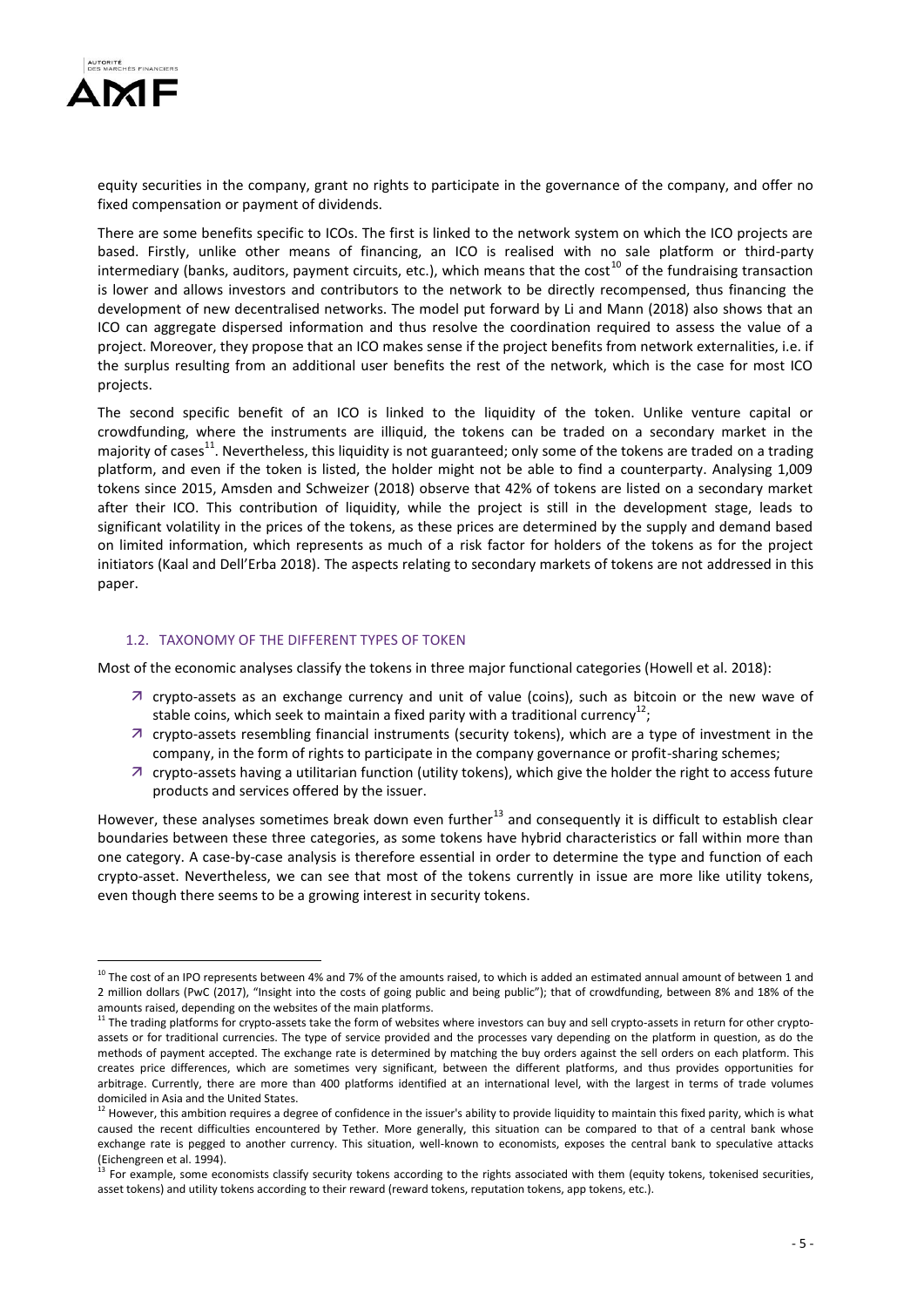

In legal terms, authors are divided on the question of qualification of crypto-assets. Although some consider that they could constitute a new asset class (Sorelanski 2018) and that it is not necessarily relevant to "force the legal categories" in order to apply existing regulations (Bonneau 2018), others maintain that the tokens have certain features that place them in the category of transferable securities (under European law) or securities (under US law) $^{14}$  (Hacker and Thomale 2017).

With regard to these debates, it is worth remembering that under French law<sup>15</sup>, financial instruments include only financial contracts and financial securities, to which belong equity securities issued by joint-stock companies, debt securities, and units or shares in collective investment schemes. The definition of financial securities is thus strictly limited to these three categories. It is, *a priori*, much more limited than the definition of *securities* used in the United States. In particular, the sole fact that a token is listed on an organised market does not in any way imply that this token is similar to a financial security, under French law.

## 1.3. LIFE CYCLE OF ICOS

Recent ICOs tend to be structured and standardised, and most often take place over three or four stages:

- A pre-ICO seed round, by 'traditional' private equity means, from funds or individuals (love money)<sup>16</sup> (in the area of €1m to €5m). These funds enable the launch of investments required for the ICO (marketing, community animation, legal advice, etc.). The financing may be realised in the form of forward contracts on the tokens, allowing the investor to obtain a discount on the price of the token when it is issued (80% to 90% discount), in the form of shares in the company or loans.
- **Private and/or institutional sale**: not all issuers take this step, which calls on qualified or institutional investors to contribute relatively large sums to the fundraising. In the same way, discounts are offered on these tokens. The discounts granted during the pre-ICO sales of tokens may be linked to the low prices paid by the initial private equity investors, in return for increased risk taking and signalling the quality of the project to the rest of the market (Hellmann and Puri 2002).
- Public sale, which can take place in two (or more) stages: a pre-sale with discounts of 10% to 40% depending on the issuer, and then the public sale itself. If the pre-sale phase attracts a large number of investors, this success may serve as a marketing strategy for the public sale.

Moreover, most ICOs distribute a limited number of tokens free of charge or at a low price to external contributors who are involved in the IT development of the project (bounty) or who raise awareness of it among the general public (airdrop). The project initiators also set a floor amount, below which the issuing company commits to reimburse the amount paid by the buyer (soft cap) as well as the maximum threshold for the fundraising (hard cap). However, if there are too many investment rounds, or if the discounts granted to the first investors are too large, informed investors may profit from the guarantee of a return that is decorrelated from the success of the project: the initial investors are guaranteed to multiply their investment, and all investors coming in later in the chain have a greater likelihood of losing money.

We must emphasise that in the majority of cases, not all the tokens issued by the issuer are distributed during the different sale phases. The issuer may define a total number of tokens in issue (e.g. 1 million), distribute some of them during the private sale, pre-sale and sale phases (e.g. 500,000) and hold on to the rest of the tokens to cover its future costs, pay its employees' wages, develop the project further, or set aside. Nevertheless, this system of reserving tokens leads to risks that it is advisable to monitor by means of prevention mechanisms: (i) transparency on the number of tokens issued during the sale, and on the possibility to issue more tokens in the future (which could bring down the price of the tokens already issued); (ii) protection of the issued tokens reserved; and (iii) good management of the gradual bringing to market of these tokens by the issuer, in order to

<sup>&</sup>lt;u>.</u> <sup>14</sup> One of the issues is knowing whether a token can be considered as a negotiable security insofar as it is likely to be admitted for trading on a crypto-assets trading platform (Maume and Fromberger 2018).

See AMF (2018), "Summary of replies to the public consultation on Initial Coin Offerings (ICOs) and update on the UNICORN Programme".

<sup>&</sup>lt;sup>16</sup> The term *love money* is used for loans or fundraising in shares obtained from friends or family of the project initiator, generally in the launch phase, when the project does not yet have access to private equity funds or bank loans.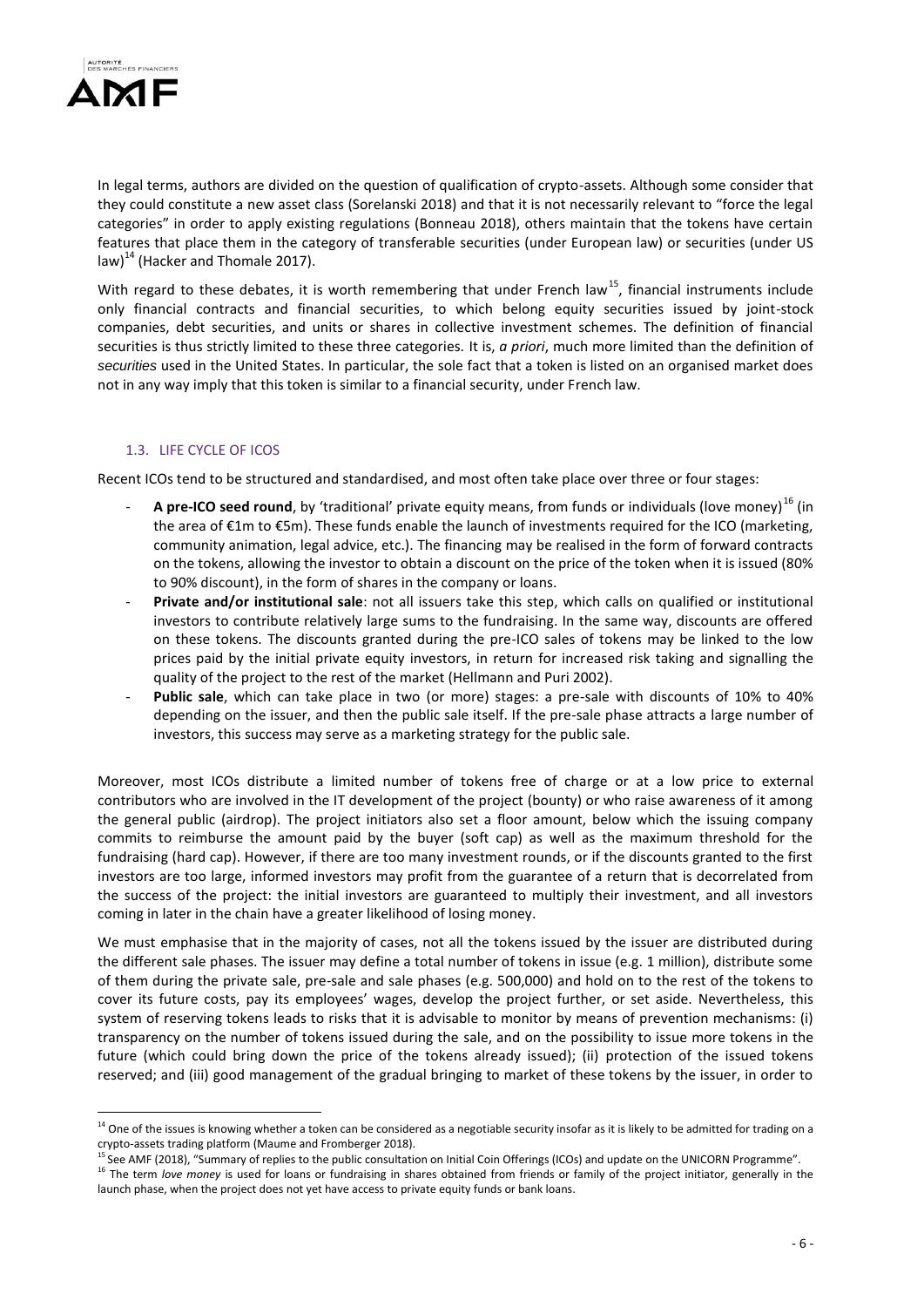

<u>.</u>

avoid sudden price movements. The issuer must also ensure that the flow of tokens is properly managed, i.e. the changes in supply and demand resulting from the commercial benefits offered by the token, such as access to a service (Sehra et al. 2018).

All information on the ICO is contained in a document known as the white paper; the structure of this document has changed considerably over time, from an IT research paper to a more accessible and informational document. Although the quality of these white papers varies enormously, most of them contain a description of the project, information on how the token can be used, the benefits for the holder, and details of the blockchain architecture and the smart contract. Some contain a broad outline of the budget, or information about the team developing the project and the market opportunity. Nevertheless, some white papers fail to explain why the project is using blockchain technology, or give a clear timeline for the stages of the project, or explain the role of the company originating the ICO in the animation of the network once the financing is completed. Analysing the white papers of more than 1,000 ICOs, Zetzsche et al. (2018) observed that in 31% of cases, the white papers provide no information on the project initiators, and in 25% of cases they do not give any details of the budget planning for the project (how the capital raised will be used and at which stages, etc.). The consumer appears to have little opportunity to take action against possible fraudulent projects, given that only 33% of the white papers contain information on the applicable legislation and only 45% have basic information such as the address of the issuer.

So how can we explain the growing interest in ICOs among investors? According to Momtaz (2018), the main reason for this is the possible return on investment. There is a huge incentive for projects to compensate investors in the short term by underestimating the sale price of their tokens, in order to generate liquidity on the secondary market and demonstrate the project's potential for growth. Moreover, Benedetti and Kostovetsky (2018) note that out of a very large sample of ICOs, the average return on investment for an investor is 179% estimated return for successful ICOs where the tokens are traded on a secondary market at the open price. Even taking into account the negative returns on delisted tokens or those where the ICO failed, the average return for an investor is 90%<sup>17</sup>. These figures, however, need to be qualified with the following elements: on the one hand, these returns are calculated on the basis of the opening price of the tokens, which are not representative of the price evolution of tokens over time; moreover, these returns are the counterparty for a high risk. Furthermore, in the absence of a regulatory framework in the majority of countries, the protection of investors is not guaranteed.

## 2. AT A GLOBAL LEVEL, ICO FINANCING IS STILL MARGINAL

ICO funding method is a recent phenomenon: less than ten projects raised funds in this way in 2014 and 2015, and it was not really until the second half of 2017 that we saw larger transactions beginning to appear. In total, according to our calculations, amounts raised by ICOs represent 22.2 billion dollars, with most of this being raised in 2017 and 2018 (6.8 billion and 15.2 billion dollars respectively)<sup>18</sup>. The number of projects totals 2,118, of which 129 failed. However, we must remain prudent with regard to the figures for projects that failed, i.e. did not succeed in raising enough funds to exceed their soft cap, as this figure was not always available or clear. A degree of concentration could also be seen, since the number of projects increased significantly in 2017, with more than 520 projects succeeding in the fourth quarter of 2017, but then decreased. At the same time, the average amounts raised per project have increased since 2015, from 1.1 million dollars in 2015 to 8.2 million in 2017, and to 14.4 million dollars on average for the first three quarters of 2018.

Compared with 2017, the first three quarters of 2018 show an annual growth of 28% in the number of projects and 125% in amounts raised; these figures are boosted by flagship projects. In fact, 2018 was marked by a

<sup>&</sup>lt;sup>17</sup> This analysis is not representative of an investment in tokens; the results are taken from a sample of 1,619 ICOs taking place between 2016 and April 2018, of which 416 were successful and listed, and 887 were successful but not listed on a trading platform. The authors therefore attribute a loss of 100% for investments in ICOs that are not listed after 60 days and in ICOs that did not succeed. These returns in dollars are calculated for an investment that is weighted by the funds raised by the ICO, and that would consist in investing in all these ICOs, waiting for them to be listed, and selling the tokens at the open price.

<sup>&</sup>lt;sup>18</sup> Note that this analysis uses data on global ICOs from sources in the public domain, for which the information reported varies, sometimes considerably, due to the lack of regulation concerning the transparency of information on these fundraising transactions. The analysis of the projects may therefore suffer from survivor's bias, as information concerning failed ICOs is naturally less readily available. Moreover, most of the ICOs raised some or all of their funds in crypto-assets, and so the amounts raised may be volatile.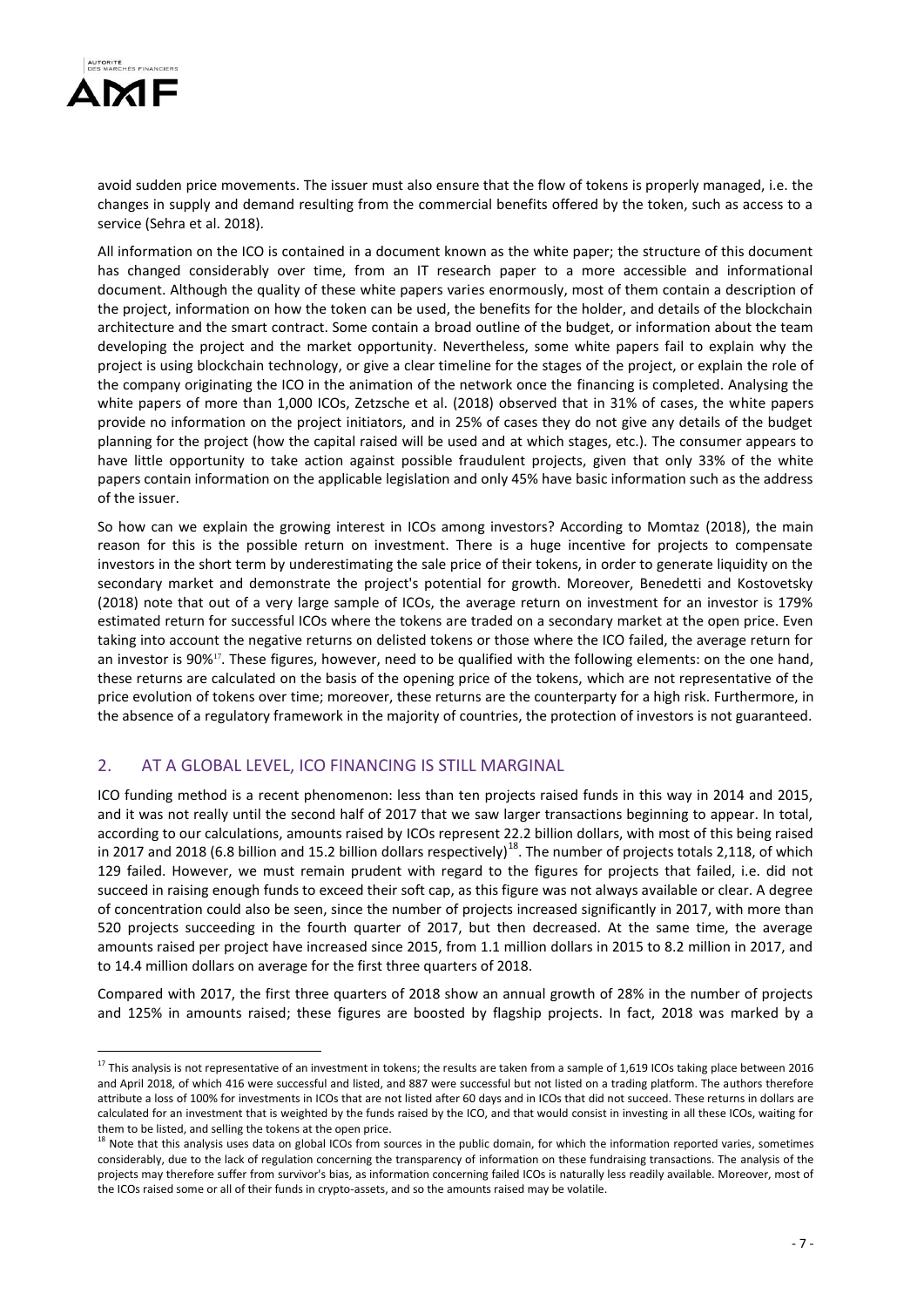

number of ICOs that were particularly impressive, either because of the rapidity of the fundraising or because of the amounts raised: Block.one, a company based in the Cayman Islands, raised 4.2 billion dollars for EOS, a newgeneration blockchain. Earlier this year, Telegram, an instant messaging application that is popular among investors in crypto-assets, finally decided not to go ahead with an ICO to the public, having already raised 1.7 billion dollars via private sale over two months. TaTaTu, also based in the Cayman Islands, raised 575 million dollars in 20 days for an on-demand video platform. In total, 17 ICOs raised more than 100 million dollars (10 in 2018 and 7 in 2017). These amounts alone represent 40% of the total funds raised by ICOs. Nevertheless, with no flagship project boosting the amounts raised in the third quarter of 2018, we witnessed a slowdown, both in amounts raised as well as in the number of projects (-40% and -67% respectively in annual growth).



#### Source: AMF<sup>19</sup>

1

With regard to the geographical distribution of the fundraising transactions, we can see that the information available is relatively fragmented, with some websites referring to the location of the project initiators or to that of the legal entity, where this exists and is available. The majority agree on the fact that the market is localised, with 10 countries representing 59% of fundraising transactions globally<sup>21</sup>. The dominance of the United States is very clear (14% of projects, 7.3 billion dollars raised), as is that of Russia (7% of projects, 2.3 billion dollars) and to a lesser extent Singapore (10% of projects, 1.9 billion dollars). In Europe, Switzerland and the United Kingdom are the preferred countries for ICOs (5% and 9% of projects respectively, and 1.7 billion and 1.1 billion dollars raised), along with Estonia (5% of projects, 594 million dollars raised). The location of the ICO also relates partly to the legal environment of the country, since we can see that there is an over-representation of small countries where the regulation, or the lack of it, is favourable to ICOs<sup>22</sup>.

<sup>&</sup>lt;sup>19</sup> The data are sourced from ICOdata and Coindesk as at end-October 2018, as well as from issuers' websites or those of other valuers, for verification of some amounts. The Petro ICO was removed due to the lack of reliable data on the amounts raised. Although the majority of errors or duplicated data were verified, it is possible that some remain.

<sup>&</sup>lt;sup>20</sup> Ibid. The amounts raised by the ICOs are made up of the amounts collected before reaching the soft cap, and consequently are sums returned to investors in principle.

<sup>21</sup> Data from ICObench as at end-October 2018, corroborated by data from ICOwatchlist.

<sup>22</sup> As well as Switzerland, the Cayman Islands (\$941 million) and the British Virgin Islands (\$622 million) are among the top ten countries in terms of amounts raised by ICO.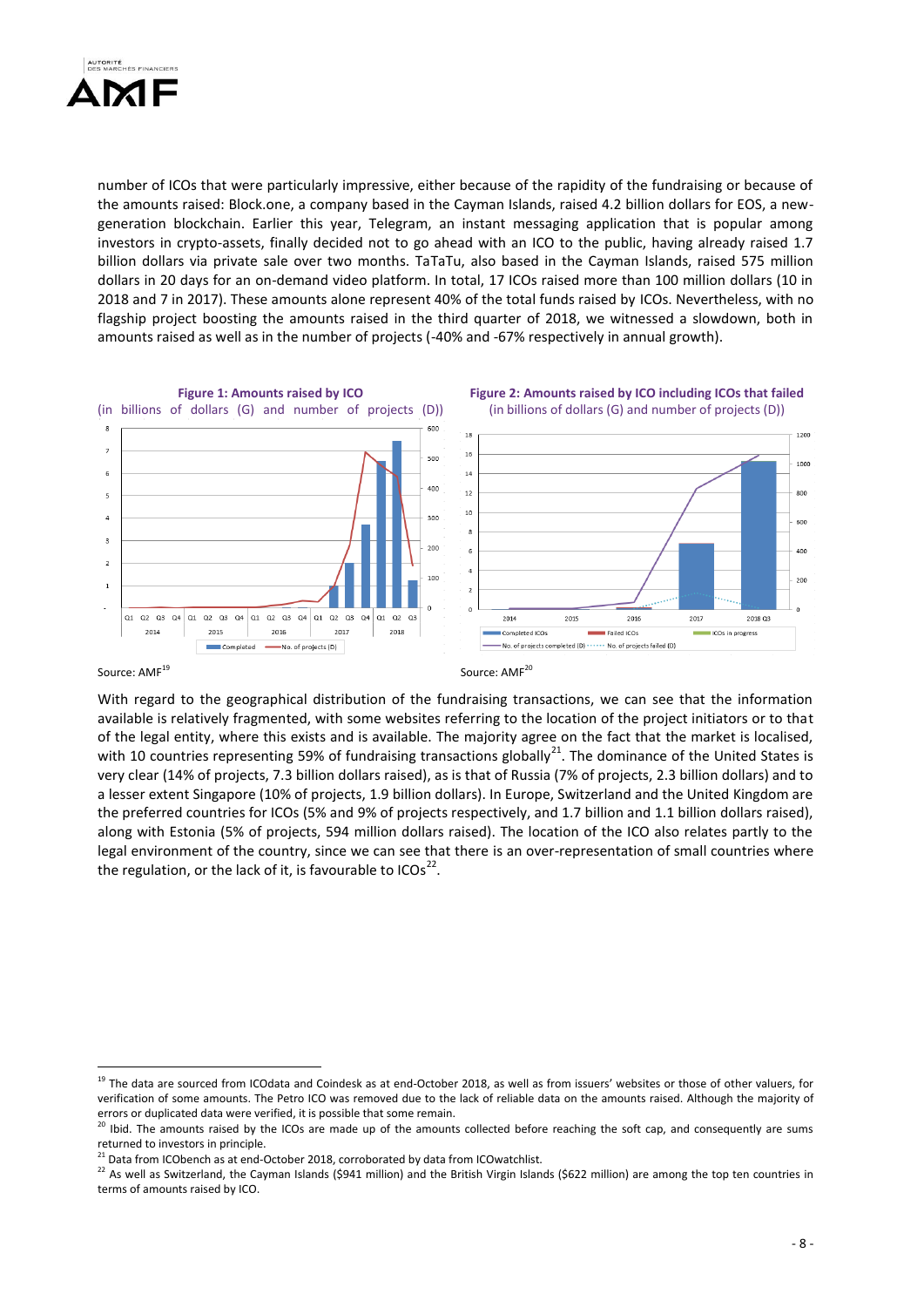

1



#### **Figure 3: Industry sectors of projects raising funds by ICO globally** (in % of amounts raised)

Source: ICOwatchlist, ICOs from 2016 to end-October 2018<sup>23</sup>

In terms of industries, most of the funds raised by ICO are intended to develop projects linked to networks (53% of amounts, 2% of projects) or blockchain platforms (19% of amounts, 6% of projects). Many projects fall within the domain of finance (5% of amounts, 12% of projects), payment instruments (3% of amounts, 7% of projects), or market predictions (1% of amounts, 4% of projects), underlining the technological developments that are possible in this sector. ICO projects can be seen in more and more different sectors as the industry matures: although initially they related mainly to data management, trading or new blockchain protocols, since the end of 2017 we have witnessed the appearance of projects that aspire to a wider application of the blockchain technology, in the healthcare, energy, and retail sectors, as well as in the use of smart contracts to replace certain business processes (transactions and payment instruments or legal agreements, for example) (Howell et al. 2018).



**Figure 4: Amounts raised by ICO compared with equity financing**, globally (in billions of dollars)

Source: Bloomberg, Eikon, AMF.

 $^{23}$  However, we can see that the total amounts analysed by ICOwatchlist only represent half of the total amounts raised by ICO.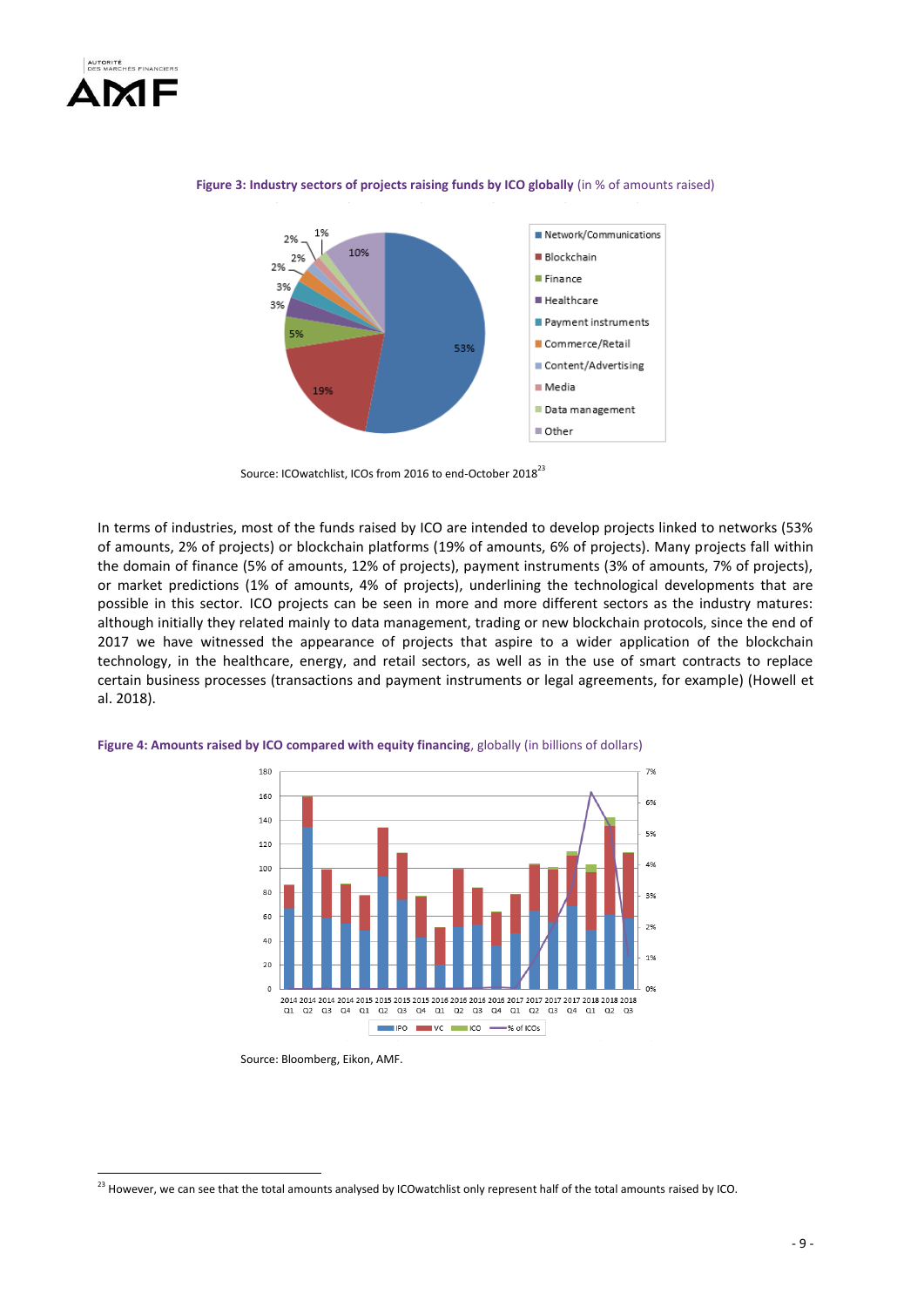

With their recent growth, ICOs represented up to 6.3% of the total amount raised by equity financing at a global level (IPOs and venture capital) in the first quarter of 2018, in all sectors, vs. 1.6% on average in 2017 over the four quarters (Figure 4).

## 3. PRINCIPAL CHARACTERISTICS OF FRENCH ICOS

On 26 October 2017, the Autorité des Marchés Financiers (AMF) initiated the UNICORN<sup>24</sup> programme for fundraising in crypto-assets, which included a public consultation and a support programme for ICOs, and was intended to provide, after one year, an economic analysis of the method of financing represented by ICOs. This analysis is the subject of this document.

#### 3.1. STILL-MODEST AMOUNTS

The assistance programme has seen particularly intensive activity since its launch. As at 14 November 2018, i.e. after nearly one year, the AMF has received a total of 79 initiators of ICOs (entrepreneurs - sometimes with their advisors) or planned ICOs, reporting in person to the AMF on a voluntary basis<sup>25</sup>. This has enabled the AMF to increase its legal and economic expertise in the transactions realised. Four additional French ICOs have also been identified.

In total, the AMF knows of 83 ICOs or planned ICOs, of which 15 are completed, three are in progress, and 65 are still in the project phase<sup>26</sup>, according to the information available. The project initiators are not in fact under obligation to report to the AMF, such that the AMF is not always informed of the status of their projects. In the event of doubt, the known projects were considered as being in the project phase, so that the number of ICOs recorded as already completed or in progress might be slightly less. The project initiators expressed their intention to realise their ICOs and their activities in France in 74 cases out of 83, based on a legal structure established in France. In this regard, it is worth remembering that ICOs domiciled abroad are also of interest to the AMF insofar as they can be open to French investors via the Internet.

Under these ICOs or planned ICOs, conditional upon more in-depth legal analysis (particularly with regard to future projects that could develop), the rights conferred by the tokens sold are as follows:

- $\overline{z}$  for 74 of them, the tokens grant usage rights or payment rights, typically for services provided by one or more companies (features of a utility token);
- $\overline{z}$  for 4 of them, the tokens do not grant any specific rights but can be used as a means of trade on their proposed network, in the same way as Bitcoins (features of coins). In these 4 cases, the ICOs finance the implementation of an autonomous blockchain.
- $\overline{z}$  for only 4 planned transactions, the tokens grant financial rights that make them similar to financial instruments: in 2 cases, they are similar to equity securities (with dividend rights), in 1 case to a debt instrument (with coupon rights), and in the final case, to a commodity derivative (with the right to acquire a quantity of the commodity at a price agreed in advance). These transactions are still in the project phase (features of a security token).
- $\overline{z}$  for 1 planned transaction, the token could be similar to a miscellaneous asset (matched with a promise of return on sale).

Thus, 5 of the projects have the characteristics of security tokens (6% of French ICOs or planned ICOs). In this case, the account units sold will not officially be "tokens", as will be defined by the French system of optional approval for offers of tokens and services linked to crypto-assets (see part 5), given that this definition explicitly excludes securities and miscellaneous asset, whose principles of regulation are, moreover, already defined.

<u>.</u>

<sup>24</sup> *Universal Node to ICOs Research & Network*.

<sup>&</sup>lt;sup>25</sup> The initiators of four additional projects reported to the AMF by mail (bringing the number of initiators reporting to the AMF to 83) but did not come to present their projects, for various reasons. These projects are not taken into consideration after this paragraph.

 $^{26}$  For some projects, a private sale of tokens has been completed or is in progress, ahead of the public sale of tokens, which will be realised later.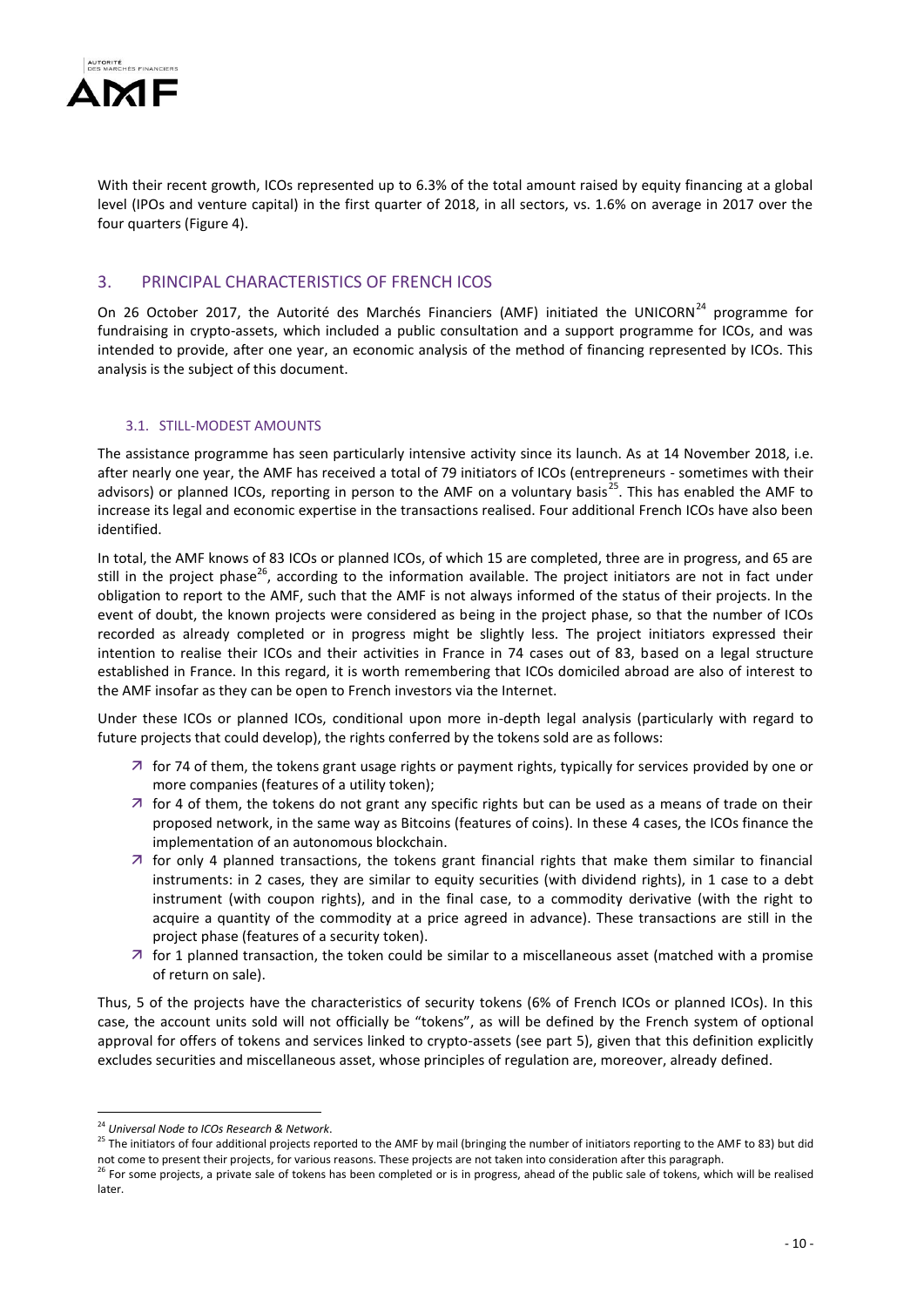

15 ICOs are identified where the issuer is established in France and where the fundraising was completed at the end of October 2018. In total, since November 2016, issuers have been able to raise 89 million euros by means of this new method of financing. The average amount of these fundraising transactions completed in France is in the order of 5.9 million euros. The amounts raised are very different, however: the smallest ICO raised in the region of 200,000 euros, and the largest more than 20 million euros (the median was 2.1 million euros). As regards the planned ICOs, their objectives also vary between one and several tens of millions of euros.

After the issue, when the tokens are traded on a crypto-assets trading platform, their price is established according to supply and demand. The information on the price of the token is available at this stage for eight transactions: the total capital stock on the secondary markets for these ICOs amounts to 126 million euros, which represents almost double the total amount raised initially by these eight transactions (67 million euros).

In comparison with other methods of financing used by French companies, these amounts still seem marginal; amounts raised by venture capital (2.1 billion euros in 2017, 1 billion in the third quarter of 2018) or gross share issues (2 billion euros in 2017, 0.3 billion in the third quarter of 2018) are far larger. The amounts raised by ICO are also less than those raised by French crowdfunding, which raised 336 million euros in 2017 (634 in 2016) and 209 million euros in the first half of  $2018^{27}$ .

Nevertheless, in the first and second quarter of 2018, ICOs represented 4% and 5% respectively of the total amount raised by French companies in equity financing, with 36 and 31 million euros raised. In total, two projects raised 1 million euros in 2016, three projects raised 16.4 million euros in 2017, and 10 projects raised 71.7 million euros in the first three quarters of 2018. There does seem to be a place for this method of financing, therefore.

**Figure 5: Amounts raised by ICO compared with equity financing in France** (in millions of euros and in % of amounts raised)



Source: Euronext<sup>28</sup>, Eikon, AMF.

Among the 15 French ICOs, we can see a significant number of technology projects, since the majority use IT developments at the heart of their models: projects linked to blockchain are most common (45% of funds raised, 43% of projects), but there are also projects linked to trading (21% of funds raised and projects) or networks and platforms (21% of projects and 9% of funds raised). Projects linked to finance and data management also represent 12% of funds raised. The ICOs that raised the largest amounts were projects linked to blockchain, trading and finance.

<u>.</u>

<sup>27</sup> Source: KPMG, barometer of *crowdfunding* in France.

<sup>28</sup> Amounts of new listings on Euronext by French issuers, on the Euronext, Euronext Growth and Euronext Access markets.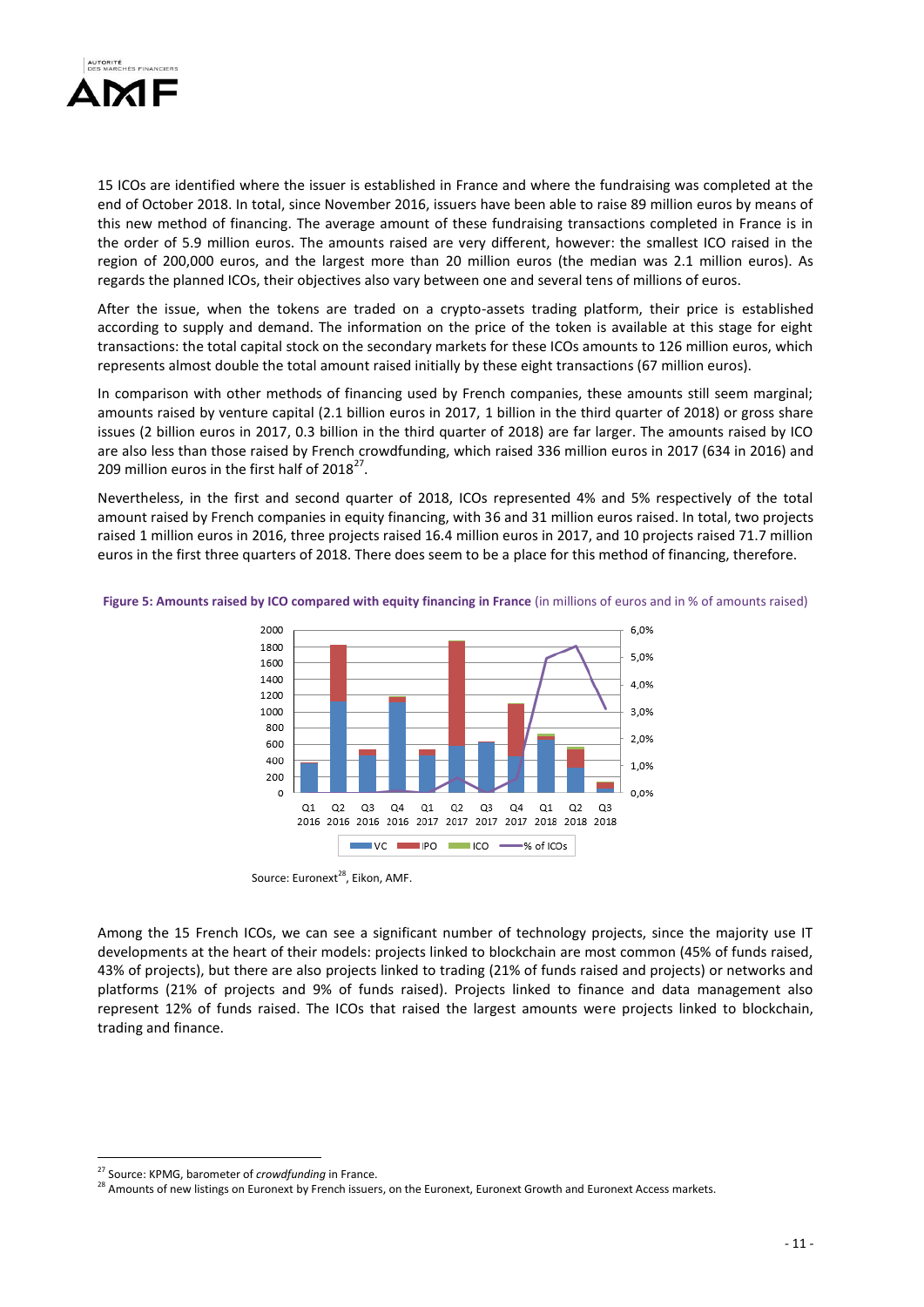



#### Figure 6: Sector breakdown of the 14 completed French ICOs (in % of the number of projects)



In order to gain a better understanding of the business models used by the French ICO issuers, the AMF launched a survey among 74 French project initiators whose ICOs have already taken place or are planned in the near future. The response rate was 48%. This short questionnaire aims to gather data on the terms and conditions of the ICO, on a voluntary and declarative basis. The main results are presented below.

First of all, French issuers, whether their ICOs are completed or not, selected this method of financing primarily because of its association with their project: 58% were seeking to develop a community on their platform, and the ICO allowed them to create an initial community of engaged investors. The second reason given is that there is no dilution of capital (28%); also, 11% are attracted by the level of independence vis-à-vis other stakeholders or intermediaries.

**Figure 7: Reasons given by project initiators for launching an ICO** (in number of projects)



Reading: more than 20 projects indicated that the creation of a community was one of the biggest driving forces behind their choice of this method of financing. The question asked being opened, the responses were free and some respondents indicated multiple reasons.

22% mentioned blockchain as a relevant reason for developing their ICO, as it offers the project initiator secure and transparent remuneration; also, 11% thought that the innovative nature of this method of financing is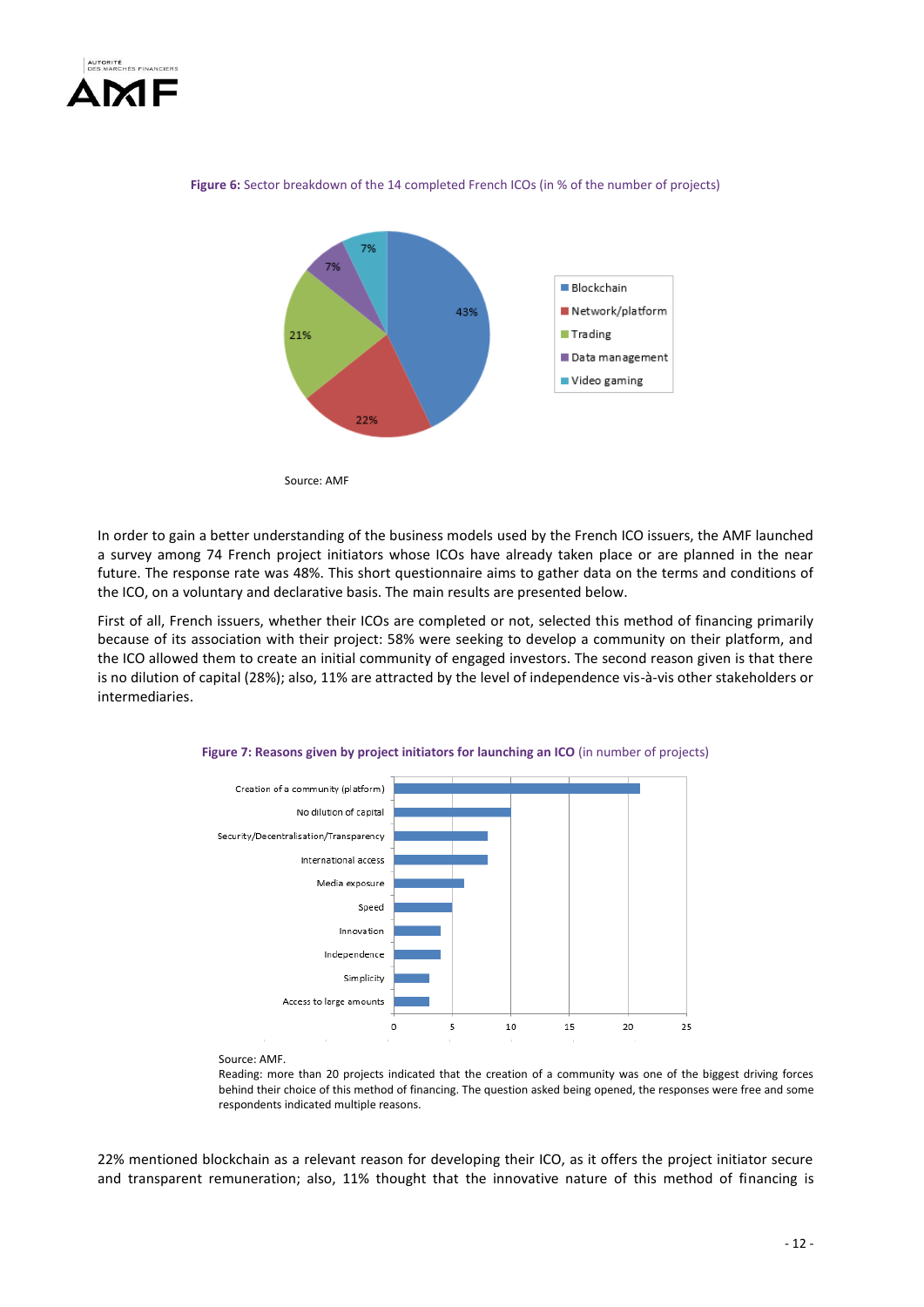

consistent with that of their project. Finally, many respondents are attracted by the ease of launching an ICO and its significant impact: 22% indicated access to international investors, 17% the media exposure, and 8% the simplicity and rapidity of launching an ICO as their motivation. Finally, 8% highlighted the fact that ICOs allow them to raise large amounts.

#### 3.2. ANALYSIS OF THE FIRST WAVE OF FRENCH ICOS

Among the 15 French projects that have completed their ICO, 10 responded to the questionnaire (62%), representing 79% of the funds raised. These 10 companies are mostly constituted as simplified joint-stock companies (SAS) with relatively young structures (1.6 years on average). For these issuers, the ICO seems in most cases to be their first fundraising transaction: only two businesses had already raised funds before their ICO, for relatively small amounts.

With regard to the sequence of sale phases, four out of the 10 realised a private sale ahead of the ICO, for relatively small amounts, representing between 1% and 13% of the total sum raised (figure 8). Four realised a pre-sale of their token, for amounts representing between 2% and 48% of the total amount raised. The public sale phase itself lasted 33 days on average, ranging between 14 days to 61 depending on the ICO. In total, these ICOs raised between around 200,000 and 20.6 million euros (with a median of 2.1 million and an average of 6 million euros) with 2,721 investors on average (median of 1,841 investors).



**Figure 8: Breakdown of amounts raised by type of sale**  (in millions of euros, G) and total number of investors, (D)

However, issuers seem to have little knowledge of the investors: only three project initiators knew roughly whether their investors were professionals or individuals, and only four ICOs knew the investors' nationality, on average 50%. Note that the projects with the largest numbers of investors are the most likely to know this information.

Six ICOs had set themselves a minimum amount to exceed in order to realise the issue of tokens (soft cap): on average, they exceeded this amount by 329%. With regard to maximum amounts (hard caps), all projects had one, and on average they raised 54% of the maximum amounts envisaged (median of 54%). These target amounts varied greatly from project to project, however, with the target amounts and funds actually raised ranging from 1 million to 58 million euros. The ICOs raised between 5% and 99% of the maximum target sum.

With regard to distribution of tokens, a significant number of them were distributed to external investors, via the sale or pre-sale (37% and 5% respectively), but also to directors and employees of the firm (10% on average). Between 6% and 80% of the tokens were retained by the issuers (25% on average). The 'other' tokens (20% on average) may be used for future sale rounds or distribute to investors in the future, depending on the ICO in question.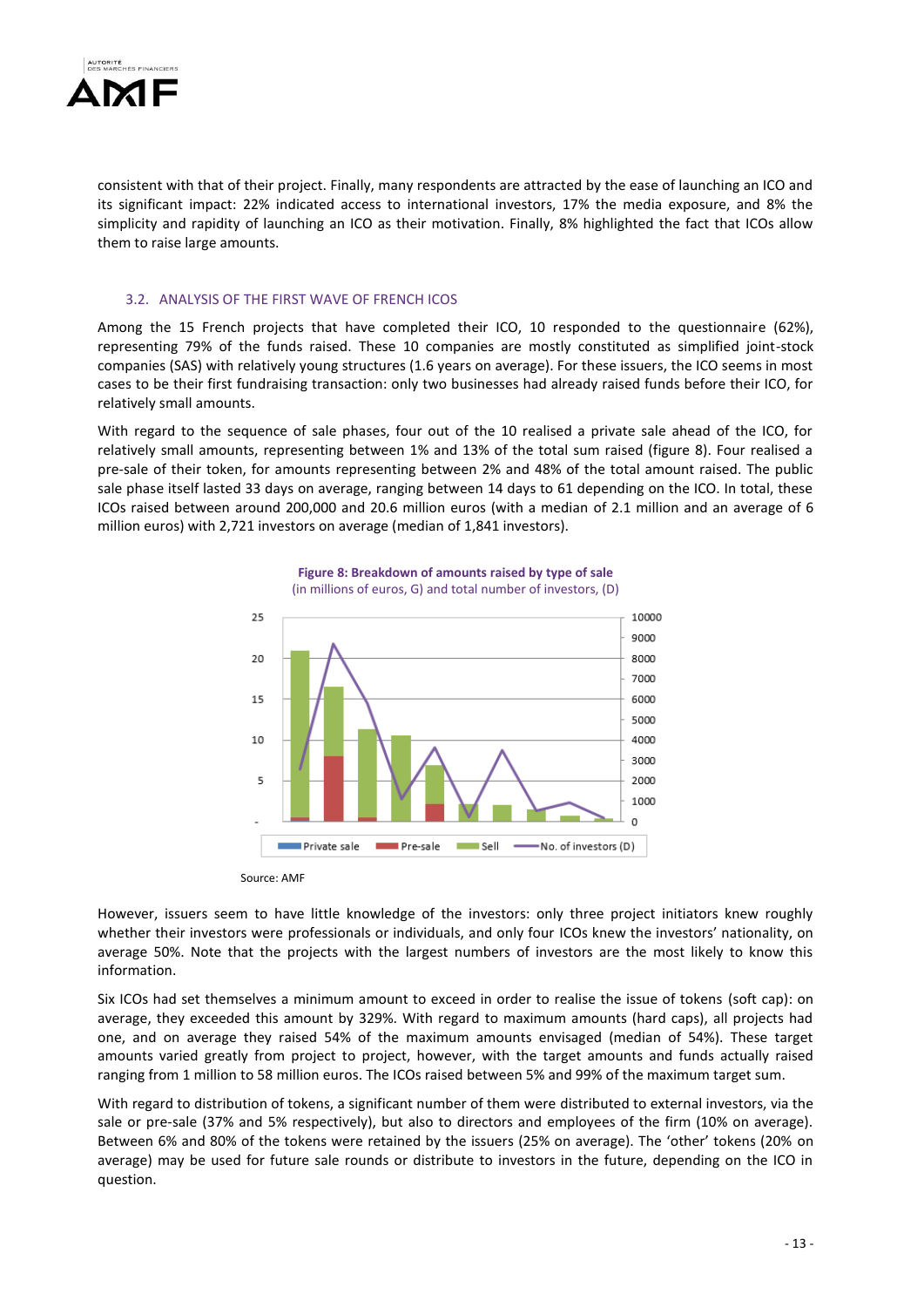



Source: AMF

Source: AMF

Depending on the ICO in question, between 0% and 90% of amounts raised had been disbursed as at 30 June 2018: we observed no correlation between the amounts raised and the amounts disbursed (average 23%, median 14%). With regard to the use of the funds raised, the majority were used for the development of the project: 25% for software development, 25% for wages, 5% for legal and administrative aspects, 16% for marketing the project, and 7% for overheads. Finally, between 0% and 70% of the funds raised were held in reserve by the issuers (average 19%). The 'other' funds were used either for expenses linked to the ICO, or the development of the platform.

Currencies accepted during the ICO are mainly crypto-assets, with most accepting ether (eight projects) and bitcoin (five projects); two projects accepted other crypto-assets. Only four projects accepted investment in euros, but there was no correlation observed with the amounts raised.

Most of the ICO issuers recognised that there are difficulties in managing exchange risk between traditional currencies and crypto assets, given the volatility of the latter. Most project initiators had not established any specific mechanism at the time of their ICO, or subsequently. The other projects aimed to limit this risk by managing their cash flow: two projects limited the number of exchange transactions on the crypto-assets received during the currency ICO, by maintaining a minimum cash reserve in the short term; conversely, two projects opted to convert their crypto-assets directly into currency at the end of the ICO. Consequently, the exchange risk is mostly borne by the investors.



**Figure 11: Currencies accepted in the ICO** (in % of projects)





Source: AMF

Source: AMF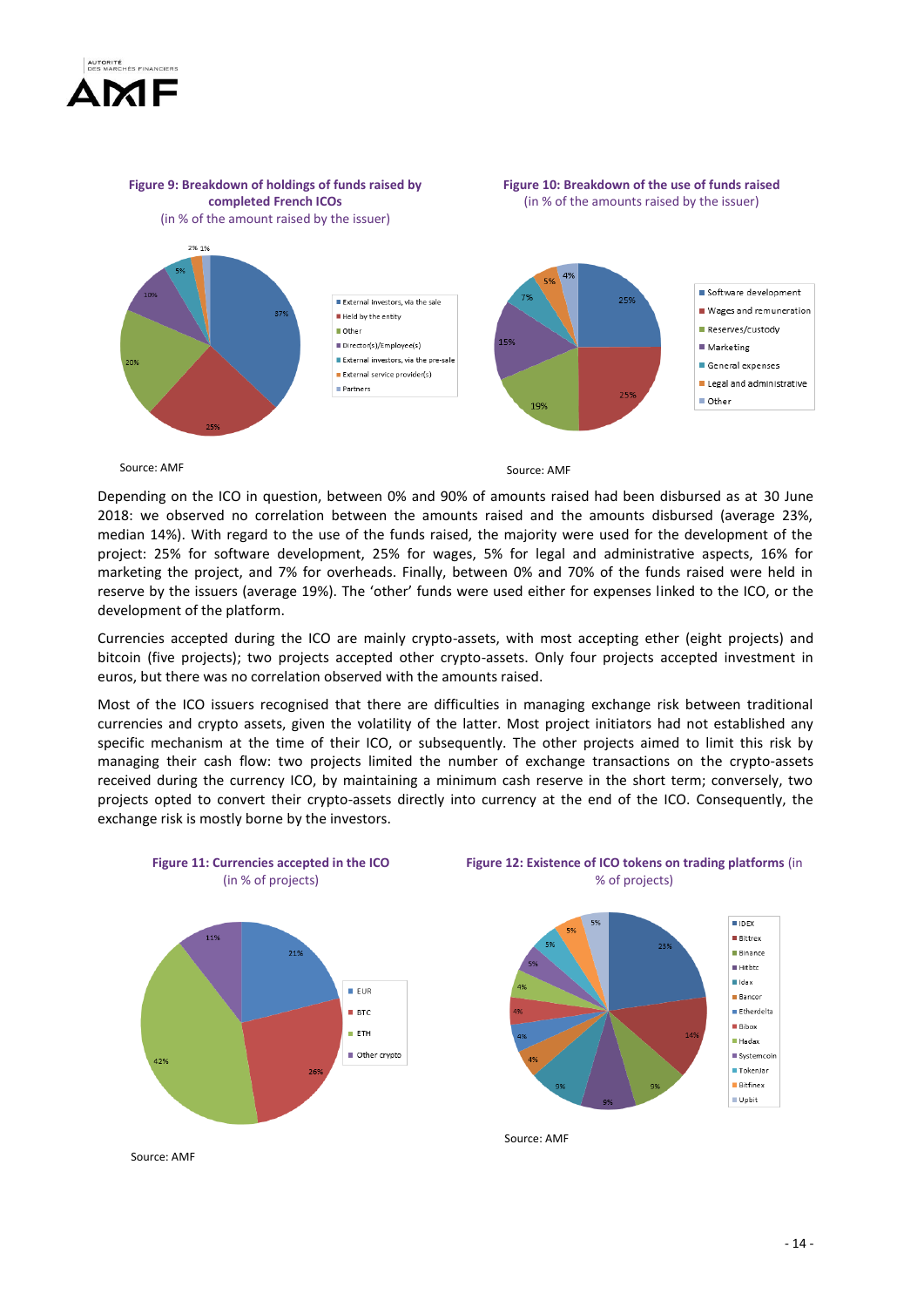

All the tokens are traded on at least one market platform, with eight projects listed on two or more platforms. The IDEX platform is the most popular, followed by Bittrex. Seven projects indicated that they were behind the listing of their tokens on trading platforms, particularly for the most popular centralised platforms. Conversely, decentralised<sup>29</sup> platforms such as IDEX list the tokens automatically at the end of the ICO, without offering any guarantee of liquidity or the existence of counterparties.

#### 3.3. CHARACTERISTICS OF FUTURE FRENCH ICOS

Among the 68 future ICO projects or those currently in the process of fundraising, initiated by French issuers, 26 responded to the questionnaire sent by the AMF (38%). The amounts targeted are greater than the amounts raised by ICOs previously observed, ranging between 1 million and 180 million euros (average 21.8 million euros and median 11.5 million euros). In total, it would be approximately 811 million euros that would be targeted by these 26 projects, over a period of one year. The projects that aim to raise the largest amounts are linked to software development, the Internet of things, data management, and the energy sector.

With regard to the sequence of sale phases for the fundraising, we can see an increase in the use of the different phases, and that they are getting longer. 20 projects are seeking a private sale of their tokens, with five to 300 institutional investors (122 investors on average) for amounts ranging from 300,000 to 20 million euros (7.4 million euros on average). 21 projects plan to realise a pre-sale of their tokens, for an average amount of 12 million, with 1,260 investors on average (between five and 10,000 investors targeted). Most offer preferential conditions to these initial investors, in the form of discounts on the number of tokens bought, ranging from 6% to 50%.

There is no noticeable correlation between the amount of funds sought and the number of investors targeted. Most of the projects indicate minimum maximum amounts to be raised: only eight projects have not done so, mainly because they have not yet definitively established these amounts. Finally, 25 projects have already begun or assigned a date to their public sales, which are being held for an average period of 92 days (starting at seven days and extending to 411 days for the longest) between September 2018 and December 2019.



1

**Figure 13: Breakdown of amounts sought, by type of sale** (in





20 projects have already established their legal form as an SAS (two are also in the process of structuring their SAS), with seniority that is slightly greater than the projects that have already completed their fundraising (2.9 years on average). Most of the project initiators highlight the flexibility of this structure, which allows more personalised management of the share ownership.

<sup>&</sup>lt;sup>29</sup> We can distinguish between centralised platforms, which hold their order books outside the blockchain (on their server) and make payment transactions from account to account (in traditional currencies and crypto-assets) also outside the blockchain; and decentralised platforms, for which the order book is held and transactions realised on the blockchain. Some platforms also have a hybrid or semicentralised model, holding their order books outside the blockchain but realising their transactions on the blockchain.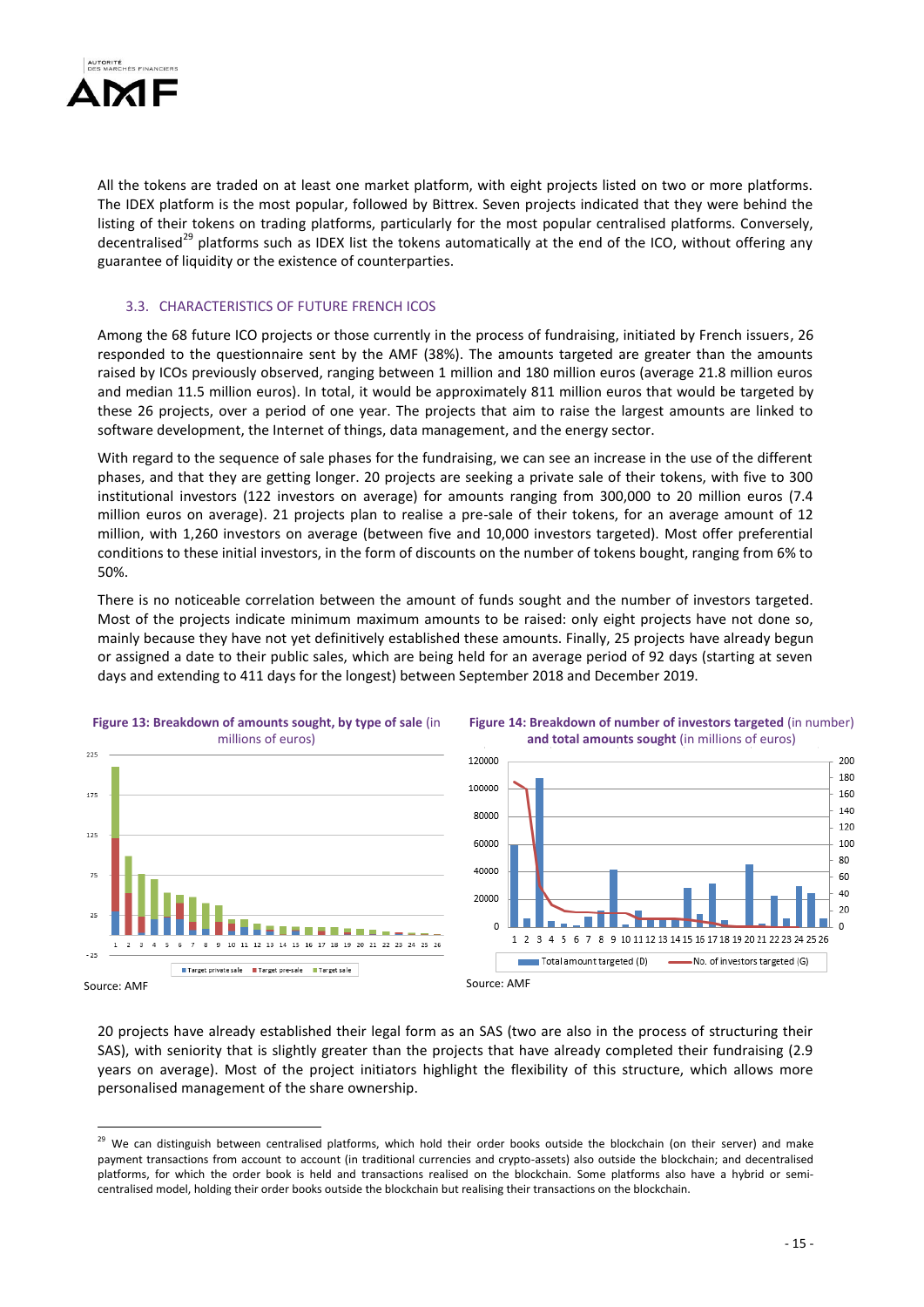

Unlike the completed ICOs, the future projects have already had access to financing: out of 21 respondents, 24% have received love money or funds arising from business angels; 52% have already realised a private equity round, and 3% have benefited from public grants, particularly from the French Public Investment Bank (BPI). Although some had not yet raised funds, other have already realised these three phases, for amounts ranging from 30,000 to 22 million euros. On average, these project initiators have already obtained 2.2 million euros using other means of financing. This demonstrates the fact that some project initiators might look at realising an ICO for other reasons than access to financing.

Like the change observed at a global level, future French projects can be found in various industry sectors, some of which have little to do with technology: although finance, trading and software still represent 23%, 12% and 8% respectively of the sectors appearing, we can now see projects that are associated with the retail (12%), medical, and energy sectors. In terms of intended amounts, we can see a relative concentration of the sectors, with amounts sought by projects relating to software, finance, the Internet of things or data management representing 73% of the funds sought.





The envisaged distribution of tokens by ICO project initiators also places investors as the principal holders: between 5% and 82% of tokens will be distributed to investors during the public sale (40% on average) and between 0% and 50% during the pre-sale (17% on average). As for completed projects, but to a lesser extent, project initiators aim to hold on to between 0% and 82% of the tokens (21% on average). Some of the tokens will also be used to remunerate the directors and employees (between 0% and 25%, 9% on average), external service providers (between 0% and 10%, 5% on average) and project partners (between 0% and 15%, 4% on average). The 'other' tokens distributed will mostly be distributed to the community participating in the project (airdrop, bounty, advisors).

Source: AMF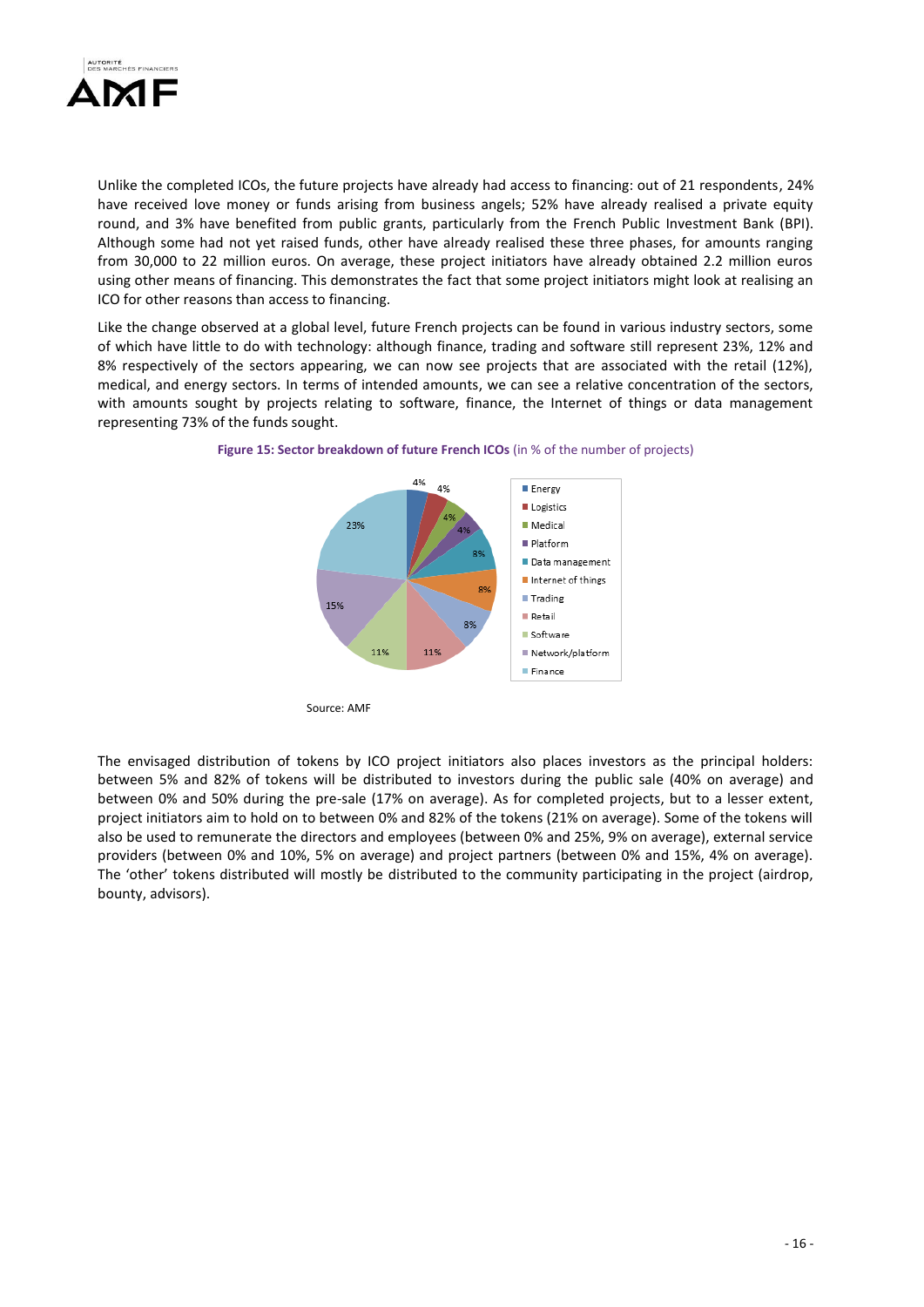

**Figure 16: Breakdown of envisaged holdings of funds to be raised by ICO**

#### **Figure 17: Breakdown of the use of funds to be raised** (in % of amounts sought by the issuer)



According to the forecast, the majority of funds to be raised will be used for the development of the project: 24% will be used for software development, 23% for wages, 6% for legal and administrative aspects, 15% for marketing the project, and 12% for overheads. Finally, between 0% and 70% of the funds raised will be held in reserve by the issuers (average 19%). 'Other' funds highlight differences between these and the completed ICOs, as they are intended more as remuneration for the community created, in the form of rewards for investors holding their tokens for several months, or via airdrop, bounty and rewards for partners raising awareness of the ICO.



**Figure 18: Currencies accepted in future ICOs**

Future ICOs will accept more currencies than their predecessors, and target a wider audience: although most accept investments in ether (23 projects) or bitcoin (19 projects), 16 accept at least one traditional currency such as the euro or the dollar, and three also accept other currencies such as the pound sterling or the yuan.

Source: AMF

As for the completed ICOs, the project initiators are poorly prepared with regard to managing exchange risk: one third of the issuers state that this risk is borne by the investor and that they do not intend to implement any specific exchange risk management mechanism. Some projects are posting fixed rates of exchange between their token and the traditional currencies, meaning that the subscriber has to bear the exchange risk. Conversely, 19% of the projects are seeking to outsource this exchange risk management to a specialist. 31% of the projects plan to manage the risk themselves by strategic use of their cash resources: as for the completed projects, some initiators are seeking to convert all of the crypto-assets that they collect, after the end of the ICO, to avoid fluctuations in prices; others would rather stagger these transactions in order to take advantage of price changes.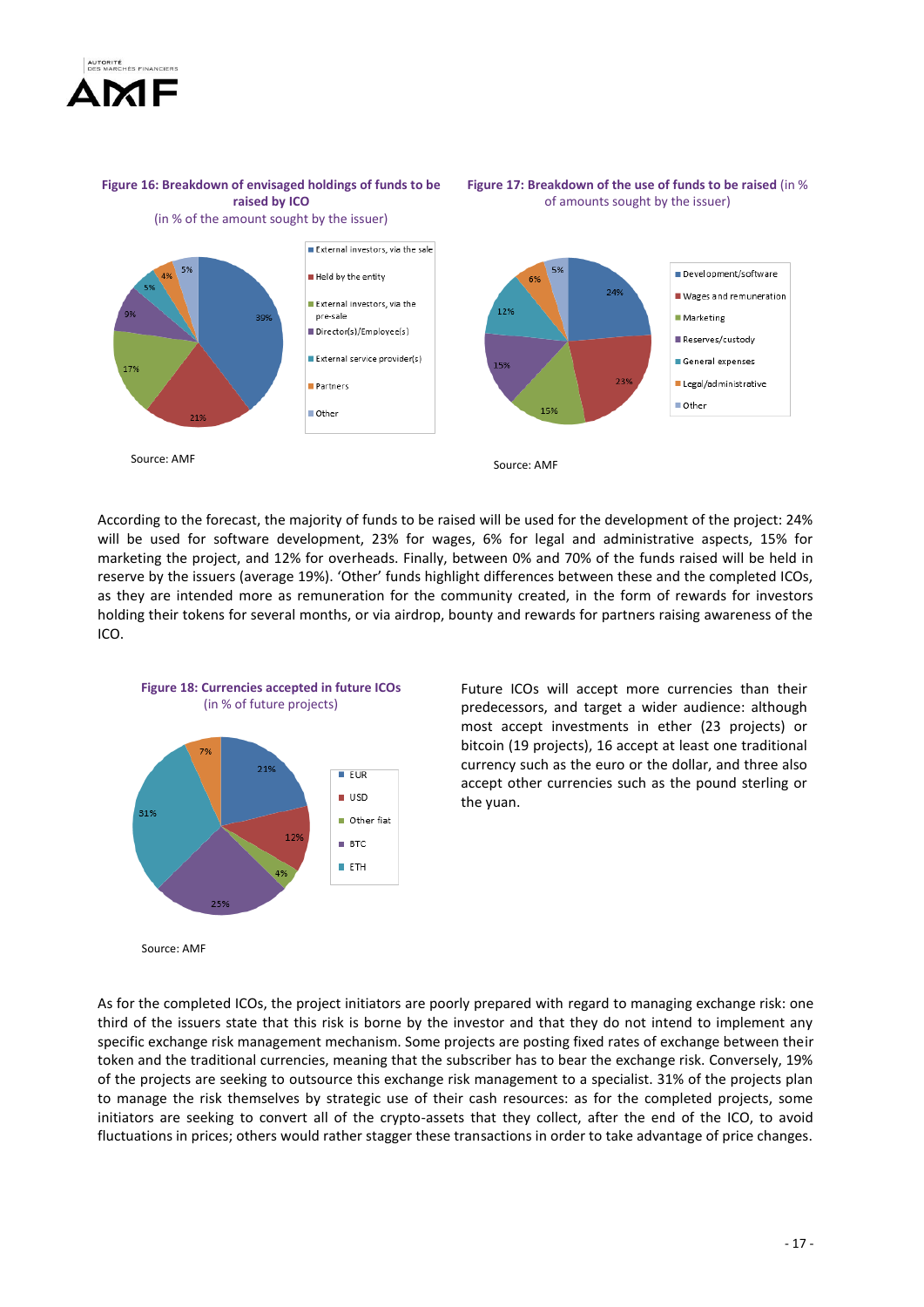

## 4. SUCCESS FACTORS FOR AN ICO

#### 4.1. GOOD PRACTICES IDENTIFIED BY PROJECT INITIATORS

Many good practices have been identified by French ICO project initiators. However, not all of these have been implemented by these project initiators. Firstly, most agree on the necessity to have adapted processes for antimoney laundering $^{30}$  and KYC ("know your customer") $^{31}$ .

Most of the good practices put forward underline the need for transparency of the transaction and the publication of reliable, clear and balanced information about the ICO business model, in order to allow buyers to make an informed choice. Project initiators also indicate the need to inform potential buyers of the thresholds set for the fundraising transaction (the soft cap and hard cap). It could also be a good idea to detail the distribution of the tokens according to the different sale or free distribution phases, the amounts of discounts granted, and the opportunities for redemption or issue of tokens by the issuer, so that all investors can anticipate possible price movements or dilutions of their investments. Only one project mentioned the publication of the source code as a good practice.

Project initiators also indicated the certification of the smart contract by third parties or the project itself in order to limit risk. Exchange risk management and communication to investors of the risk that the price of their tokens will fluctuate because of exchange risk is mentioned by several project initiators. One project initiator highlighted the need to warn investors of the specific risks linked to the investment. In fact, the risks incurred by the investor could be listed in more detail: technology risk, risk of capital loss, risk of IT security, etc.

Finally, the implementation of a mechanism to secure the funds collected during the fundraising period by offering guarantees equivalent to that of an escrow account is regularly indicated. Project initiators also mentioned that tokens intended for project initiators should be set aside for a period of time dedicated to the development of the project (lockup). In fact, some projects remunerate the team that worked its implementation, and the directors, as well as external stakeholders who were involved in the project. The percentage of dedicated tokens can be up to 25% in some of the projects analysed, and thus can represent immediate cash collection for a team that has not yet completed the project.



#### **Figure 19: Good practices put forward by French ICO project initiators** (in number of projects)

Source: AMF

<u>.</u>

<sup>&</sup>lt;sup>30</sup> ICO project initiators must be able to identify the source of the funds raised in currencies and crypto-assets, in order to ensure that these funds are lawful.

<sup>&</sup>lt;sup>31</sup> In order to be able to identify the buyers of their tokens, issuers must request a certain number of official documents from the investor before the fundraising transaction. For an individual, this means checking the subscriber's passport or identity card, their email address, the type of portfolio used. For a legal entity, documents such as the company statutes, registration number and date, the name of the legal representative, shareholders in the company, the company's address and email address, the portfolio held, etc. must be checked.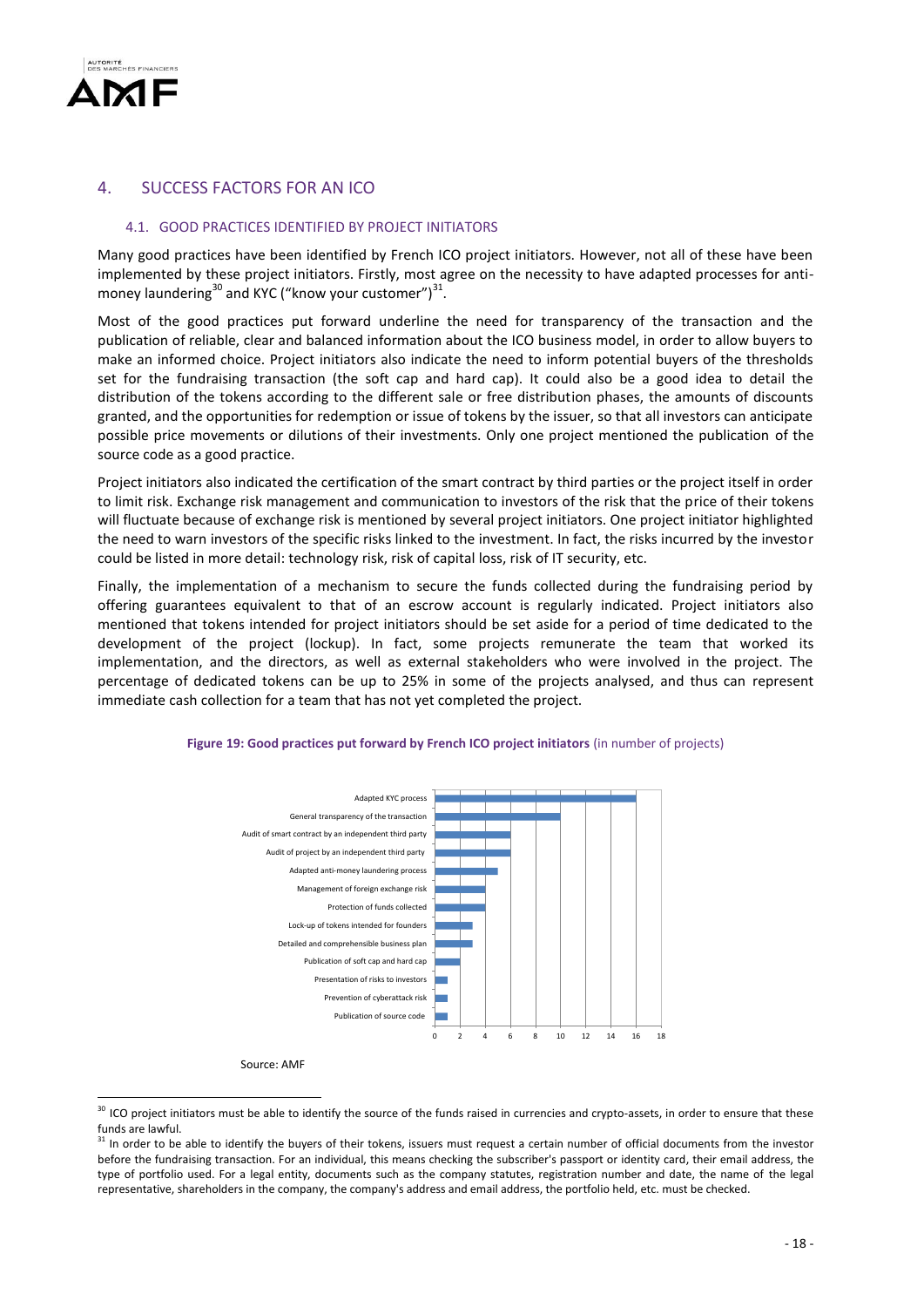

#### 4.2. SUCCESS FACTORS FOR AN ICO IDENTIFIED BY THE TEXTS

Multiple academic studies<sup>32</sup> have broken down the success factors for an ICO, using simple econometric analyses that track back the factors observed on ICOs to their success, with success being defined by a number of elements.

Based on information about ICOs dating from 2014 to mid-2017 (253 projects analysed), Adhami et al. (2018) observe that the project is more likely to be successful, with success defined as the success of the fundraising, if the source code is available online and if there is a pre-sale phase. They observe no effect linked to the existence of a white paper, which argues for more qualitative analyses of these documents in the future. Based on a larger sample (1,009 ICOs from 2015 to March 2018), Amsden and Schweizer (2018) analyse the determining factors for the success of a project, with success defined in this case as the fact that it is listed on a trading platform after the ICO. The authors observe that, since these projects are targeted at individual investors who are not necessarily financially experienced or literate, the signals conveyed by project initiators are extremely important: any uncertainty about the proposed project (lack of presence on social media, shorter white papers, issuer domiciled in a tax haven) is negatively correlated to the success of the project, whereas signals that convey the quality of the project (director has a strong professional network, size of the project team) are positively correlated.

Likewise, in his analysis of 2,131 ICOs dating from between August 2015 and April 2018, Momtaz (2018) observes that the quality of the team and the quality of the project, as evaluated by certain websites, are positively correlated to the amounts raised on the first day of the ICO. Howell et al. (2018) also note that the liquidity<sup>33</sup> and volumes traded on tokens from successful ICOs are statistically higher for the most transparent projects (source code available, white paper, publication of a projected budget, number of followers on social networks) and for those where the quality of the signals sent is high (founder or principal director has professional entrepreneurial experience, venture capital financing before the ICO).

## 5. REGULATORY RESPONSES TO THE RISKS ASSOCIATED WITH ICOS

#### 5.1. POTENTIALLY SIGNIFICANT RISKS FOR INVESTORS, BUT LIMITED SPREAD

For investors, participation in ICO financing can present a number of risks. The first of these is the risk of losing some or all of the amount invested: the financed projects are mostly still in the idea stage, and the probability that they will not progress beyond that is very high. Asymmetry of information, which results from the lack of consensus about the information to be presented to investors in the white paper, can lead to investors being poorly informed (ESMA 2017).

Moreover, some ICOs have turned out to be frauds, for different reasons (poor budget management, disappearance of directors and/or employees, Ponzi schemes and pyramid schemes, etc.). DeadCoins has drawn up a list of 183 fraudulent ICOs, but the amounts lost are difficult to estimate<sup>34</sup>. In France, the AMF's information service for investors (Épargne Info Service) noted that since 2017 there has been an increasing number of complaints about the subject of fraud relating to crypto-assets. In the first ten months of 2018, the Épargne Info Service platform received 2,261 queries relating to crypto-assets, representing a total amount of money reported

<sup>1</sup> <sup>32</sup> Some of these were presented at the 2018 AMF Scientific Advisory Board Conference.

<sup>&</sup>lt;sup>33</sup> The authors analyse liquidity levels in a traditional manner using three indicators: the price impact, which aims to measure the cost of execution incurred by a transaction, using the Amihud (2002) method, which is the ratio of the absolute value of the variation in price between two transactions to the volume traded; the average of the volumes traded in dollars; and the turnover rate, which is the ratio of the amounts traded to the estimated outstandings. Analysis realised on a sample of 453 ICOs, where volumes traded are available from 2013 to January 2018.

<sup>&</sup>lt;sup>34</sup> The most well-documented cases relate to the US company PlexCorps, which raised 15 million dollars; the Vietnamese company Modern Tech, which allegedly raised 660 million dollars via two ICOs; and UK company BitConnect, which allegedly raised 700,000 dollars.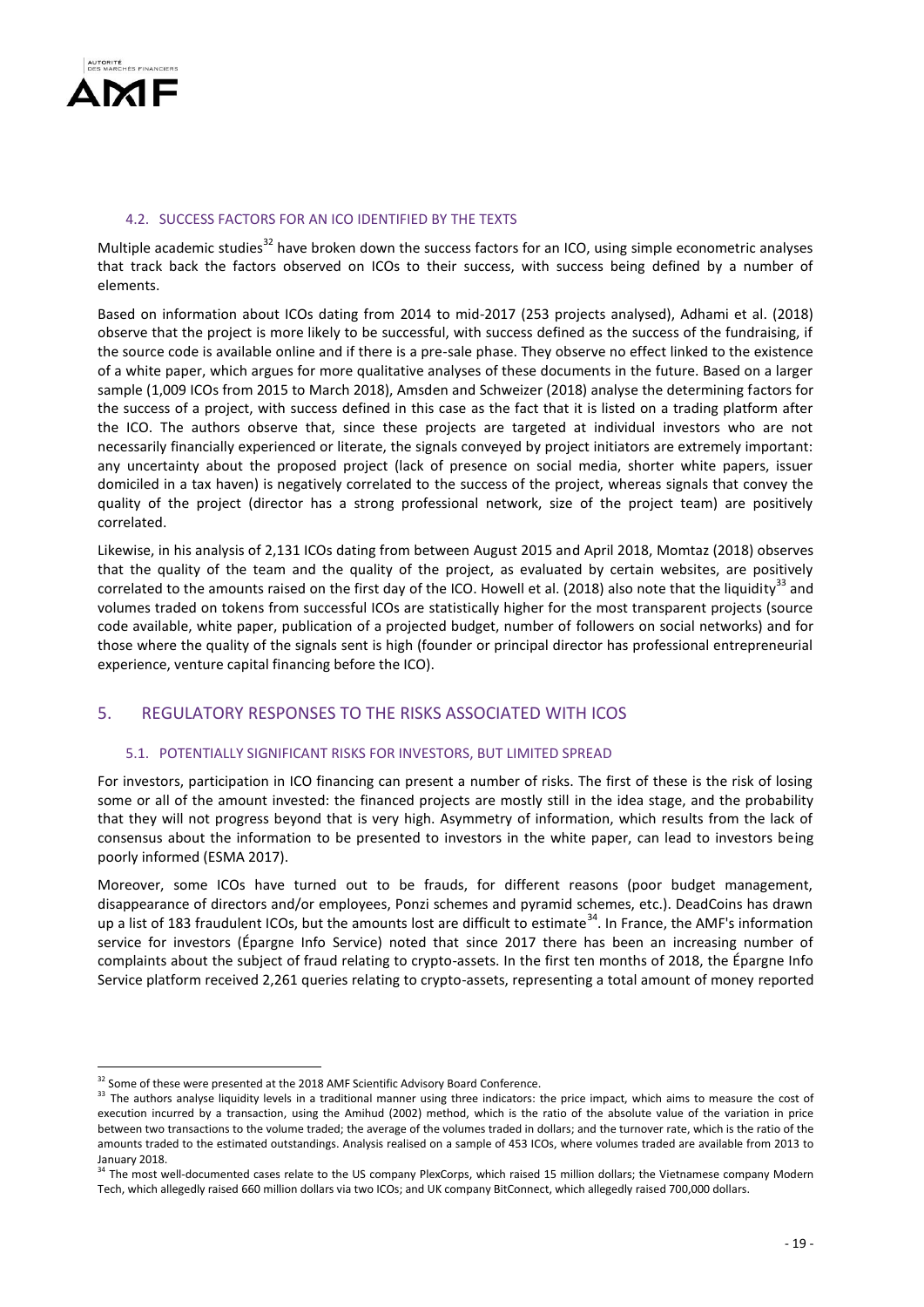

as lost by investors of around 45 million euros. However, we can see that the vast majority of these cases concern the fraudulent investment proposal of crypto-assets and not tokens linked to ICOs<sup>35</sup>.

The Landau report (2018) also highlights the major risk of concealment of the origin of funds and of money laundering. In fact, by virtue of the way they are designed, transactions in crypto-assets involve a high degree of anonymity, which make them the preferred vehicles for money laundering and terrorist financing. Consequently, preventive measures such as the "KYC" (know your customer) requirement are essential elements in the fundraising transactions. Moreover, the European Union has recently modified its directive relating to the prevention of the use of the financial system for the purposes of money laundering or terrorist financing (Directive (EU) 2018/843) to include the trade in crypto-assets (platforms and custodian wallet providers of crypto-assets) as entities that are subject to requirements relating to money laundering. France has transposed these requirements in the draft law relating to business growth and transformation (PACTE).

Investors also incur the risk of dilution or lack of transparency of prices, as the project initiator may carry out a pre-sale or private sale without informing investors, or realise new issues of tokens after the public sale, which reduces the individual value of the tokens. Once the token is listed, the high levels of volatility and sometimes the lack of transparency in price formation can prevent the investor from withdrawing.

Finally, due to the fact that the technology is so new, there are significant technological or operational risks involved. The risk of cyber-attack (which relates primarily to trading platforms) or fraud relating to the issuer's identity can also lead to a significant risk of loss.

Although the information on the capacity of the investors in ICOs is still limited, it appears that these investors are now extending beyond the closed circle of just a few specialists in innovative technology. Some institutional investors (hedge funds, venture capital) are beginning to invest in ICOs, and a larger base of retail investors seems to be developing in some areas. Nevertheless, traditional institutional investors are steering clear of ICO investments (ECB 2018), which limits the risks of interconnections and the transmission of shocks between players.

Overall, however, we can state that investors in tokens are still very few. Moreover, although crypto-assets are becoming more popular, holders of tokens are relatively concentrated<sup>36</sup>, which means that price downturns on the tokens bought affect a small number of investors, who have relatively little exposure.

Finally, crypto-assets can be of interest for the purposes of diversification of assets in a portfolio, subject to their risk management. The major crypto-assets (Bitcoin, Ethereum, Ripple, etc.) have returns that show subdued correlation to each other (IMF 2018), nor are they correlated to other asset classes such as equities, to the usual macroeconomic factors, to other currencies, or to commodities (Liu and Tsyvinski 2018). Note, however, that these correlations are likely to change in the future, particularly in line with the appetite of investors who want to integrate these assets in their portfolios.

#### 5.2. LIMITED RISKS FOR FINANCIAL STABILITY

<u>.</u>

At this stage, most international regulators consider that ICOs do not represent a threat to financial stability, given the relatively modest volumes and the limited links between the digital financial markets and the traditional ones (FSB 2018).

The ECB also states that the majority of retail investors and institutional investors use their own funds to invest. There are only a few isolated cases of debt being used to finance investments in ICOs (ECB 2018). The IMF

<sup>&</sup>lt;sup>35</sup> In order to limit these risks, the AMF has established a blacklist of platforms offering crypto-assets fraudulently. 339 platforms are suspected of carrying out fraudulent sales or of not complying with the regulations in force: 74 offer derivative products on crypto-assets without complying with the regulations applicable to financial instruments, and 40 offer a promise of financial return, which means that they fall under the system of intermediation in miscellaneous assets and are therefore obliged to register their offerings with the AMF prior to any communication. The blacklist of platforms proposing derivative products on crypto-assets or miscellaneous assets can be viewed on the AMF website at the following URL: https://www.amf-france.org/Epargne-Info-Service/Proteger-son-epargne/Listes-noires?

 $36$  The first 1,000 addresses of holders of Ether hold 62% of available Ether amounts; these 1,000 addresses represent 0.3% of the 344,647 active addresses as at end-October 2018. For Bitcoin, the concentration is slightly lower, with the first 1,000 addresses holding 36% of total Bitcoins, and representing 0.2% of the 531,947 active addresses. Calculations realised from etherscan and bitinfocharts.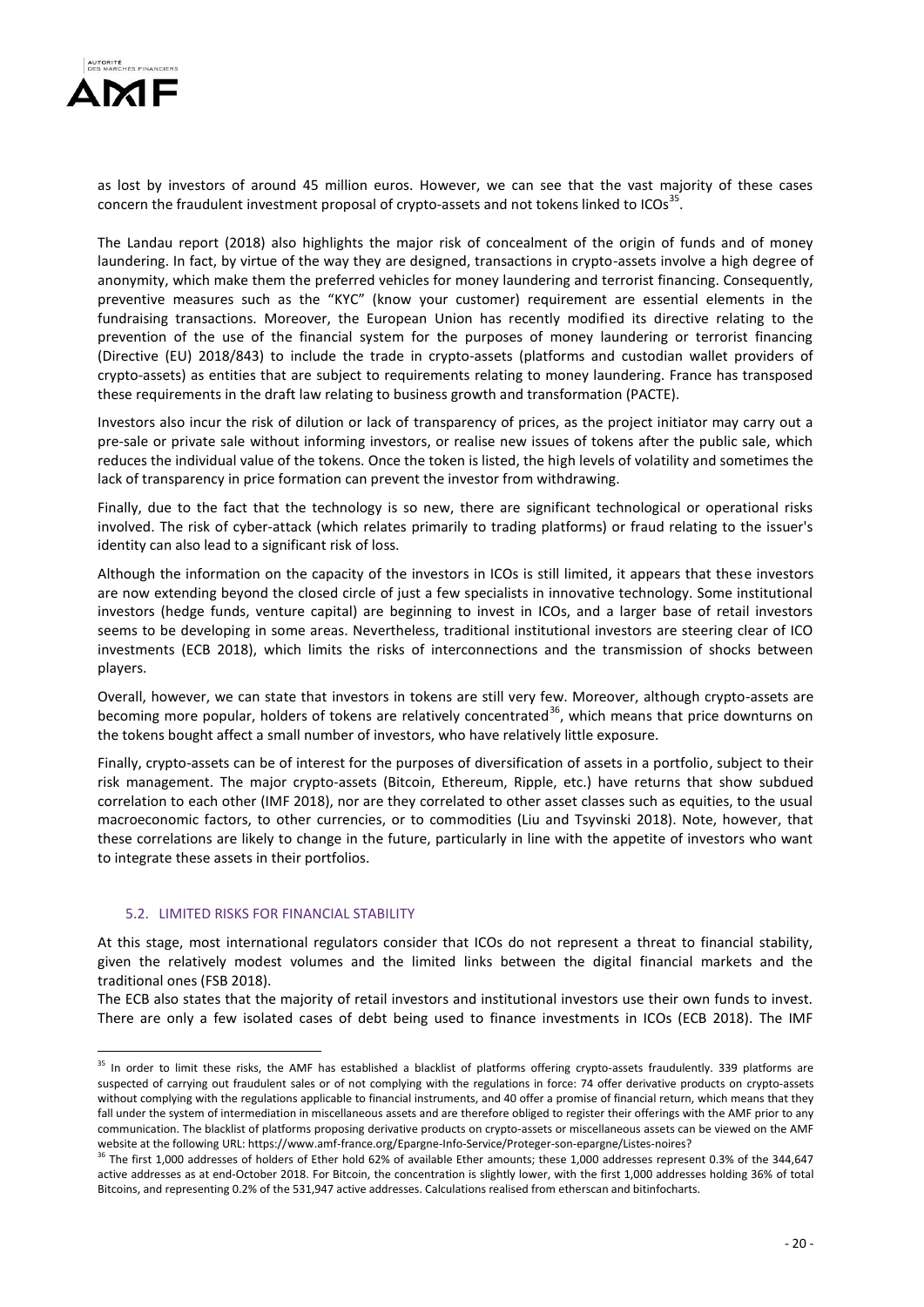

1

highlights the fact that the development of investment funds linked to crypto-assets and the widening of the investor base could lead to a greater correlation between crypto-assets and traditional assets, thus increasing the potential for the transmission of shocks, especially during periods of risk aversion.

Nevertheless, most international regulators indicate the necessity for ongoing surveillance of the potential macro-financial risks that could arise from ICOs and from crypto-assets in general (G20 2018).

#### 5.3. INTERNATIONAL COOPERATION IS ESSENTIAL

Thus, financing via ICOs is based in part on the idea of the wisdom of the crowd, which assumes that the assessments made by a group are superior in quality to those made by isolated individuals. Nevertheless, the existence of social influence, particularly from personalities (who may be qualified or not) encouraging investment in certain ICOs, can reduce the independence and the diversity of the group at the expense of this collective appraisal (Lorenz et al. 2011). Moreover, the existence of asymmetry of information, distorted incentives from issuers<sup>37</sup>, and the lack of a system to penalise criminal behaviour or the lack of transparency, could push the ICO market towards adverse selection or anti-selection, i.e. market instability (Sehra et al. 2018). Auer and Classens (2018) also demonstrate that the valuations, transaction volumes and users of crypto-assets are all very sensitive to the announcement of regulatory measures<sup>38</sup>.

This is why most international regulators have taken steps to improve the market environment for the ICO market, with the intention of preventing market abuse. Nevertheless, the diversity of the different approaches is important: some regulators have opted to ban ICOs on their territory permanently (China, Vietnam, Algeria, Morocco) or temporarily (South Korea); others have adopted a regulatory framework intended to attract trustworthy, non-fraudulent projects (Malta, Gibraltar). The majority (Switzerland, Canada, Brazil, Germany) propose a case-by-case approach due to the fact that there is still division on the qualification of the tokens. Despite this relatively common approach, some key differences remain. US regulations, for example, apply jurisprudence of the Supreme Court of the United States in order to determine whether a crypto-asset constitutes a financial security under US law<sup>39</sup>. This approach adopted by the United States with regard to applicable law means that the majority of crypto-assets are considered as financial instruments (Hinman 2018).

Nevertheless, as the projects are by definition cross-border enterprises, investors may be exposed to risks linked to the diversity of regulatory regimes and may take advantage of regulatory arbitrage. This is why consistency and cooperation at a European and international level in terms of regulation of ICOs would seem to be essential. This could involve sharing relevant requirements in the area of transparency and risk management by ICOs (IMF 2018), the implementation of international standards (Bruegel 2018), and international cooperation in combating fraud.

#### 5.4. PROPOSED FRAMEWORK OF THE FRENCH PACTE LAW

France has opted to bring in a complete legislative framework governing the different activities linked to the issue of, investment in and provision of services relating to crypto-assets, in order to best ensure the protection of investors. This framework is proposed in the Pacte law, which was adopted at first reading by the National Assembly on 9 October.

<sup>&</sup>lt;sup>37</sup> Asymmetry of information and bias in incentives arise from the fact that the information used to evaluate an ICO comes exclusively from the issuer, in whose interest it is to "inflate" their ambitions in the absence of any accountability for their actions. Of course, it is also complicated for the investor to gain a clear view on a project that is not yet launched, most of them being on innovations that have not been tested.

<sup>&</sup>lt;sup>38</sup> The authors' analysis shows that the impact varies depending on the type of measure announced: general bans affecting crypto-assets, or the treatment of crypto-assets as financial instruments in legislation result in the most damaging effects on the valuation of the tokens; measures relating to anti-money laundering and those limiting the interoperability of crypto-assets with the regulated markets have a lesser effect. Statements about the implementation of specific legal frameworks for issues of crypto-assets are accompanied by steep upturns on the market, however.

<sup>&</sup>lt;sup>39</sup> Securities and Exchange Commission v. W.J. Howey Co. (1946). According to the Howey Test, which establishes the criteria for qualification as an investment contract , a token must fulfil three cumulative conditions in order to be qualified as a financial instrument, as follows: (i) it must be an investment; (ii) it must be realised in connection with common enterprise, which can reasonably be expected to make a profit; and (iii) the said profits must be generated by the efforts of third party entrepreneurs or managers, and not by the investors themselves.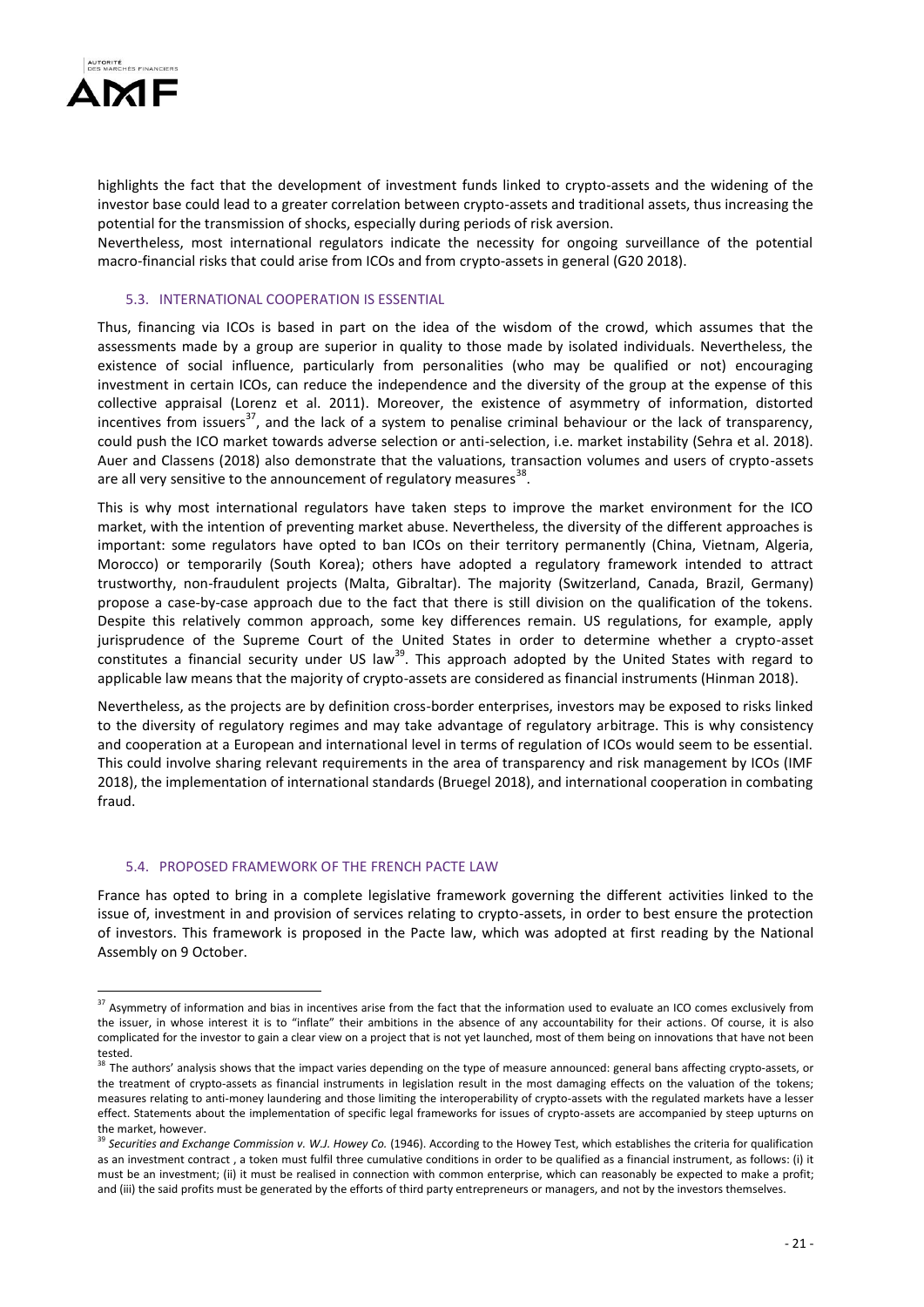

Firstly, a new system of optional approval for offers of tokens appears in article 26 of the draft Pacte law. This provides that issuers of tokens<sup>40</sup> may request a visa from the AMF (this is optional) as long as they do not fall within the scope of existing regulation such as that applicable to transferable securities, and the issuer is constituted as a legal entity established or registered in France.

The AMF verifies whether the proposed offer provides certain minimum guarantees ensuring the protection of investors, in particular the quality of the information document intended for the investors, as well as the existence of a system in place to monitor and safeguard the funds collected, and the nature of the promotional material and advertising, etc. On completion of the offer, the issuer will be bound to inform investors of the amounts raised and the existence of a secondary market, if applicable. Furthermore, issuers of tokens applying for an AMF visa will be subject to requirements relating to the fight against money laundering and terrorist financing.

Issuers with a visa will appear on a "white list", which the AMF will communicate to the general public. This list will identify issuers that comply with regulations and will provide potential subscribers with important evidence of respectability<sup>41</sup>. In the event that, after having applied for a visa from the AMF or not, any person distributes information containing inaccurate or misleading indications about the issue of the stamp, its scope or its impact, the AMF may make a public statement referring to these facts and to the persons responsible for these communications.

The draft law also provides that the issuers of tokens that have been granted approval by the AMF shall have the right to a bank account. Access to deposit and payment accounts should be sufficiently extensive to allow these issuers to use these services efficiently and without hindrance. The credit institution will be required to communicate any reason for refusal to the *Autorité de contrôle prudentiel et de résolution* (the French banking regulator).

As well as this new regime that aims to regulate the primary market in tokens, a new status of "provider of services on digital assets"<sup>42</sup> has also been introduced, in order to regulate intermediation activities in digital assets (custody, buying and selling, trading platforms, etc.). This status includes a set of rules common to all the services, including requirements relating to anti-money laundering, and a set of rules specific to the activity in question, which are based on requirements relating to financial instruments. The AMF has powers of supervision and sanction against operators that have been granted the status of "provider of services on digital assets".

Finally, the draft Pacte law modifies the conditions governing investment by specialised professional investment funds to allow them to invest in digital assets that have been reliably validated and present sufficient liquidity to allow the investment fund to comply with its obligations concerning the execution of redemptions to its unitholders and shareholders.

## **CONCLUSION**

<u>.</u>

ICOs, a recent phenomenon, appear to be a method of fundraising that is still in its infancy and that is beginning to gain shape, allowing the emergence and the financing of new businesses in innovative technology sectors. At the same time, a new form of engagement in a corporate vision is attracting new investors so that the investor base is no longer limited to a closed circle of a few specialists.

<sup>&</sup>lt;sup>40</sup> The draft law defines tokens as "any intangible property representing, in digital form, one or more rights, which may be issued, registered, retained or transferred by means of a shared electronic recording device that identifies, directly or indirectly, the owner of such property".

 $41$  If, after having granted the visa, the AMF notes that the proposed offer to the public no longer complies with the content of the information document, or no longer presents the guarantees associated with the granting of the approval stamp, it may order that any communication relating to the offer having received the visa be terminated, and withdraw the visa, either definitively or subject to the issuer once again complying with the conditions for approval.

 $^{42}$  Under the terms of the draft law, the following are considered as digital assets: (i) tokens that do not fall within the scope of existing regulation; (ii) virtual currencies, as defined by Directive (EU) 2018/843 relating to the prevention of the use of the financial system for the purposes of money laundering or terrorist financing.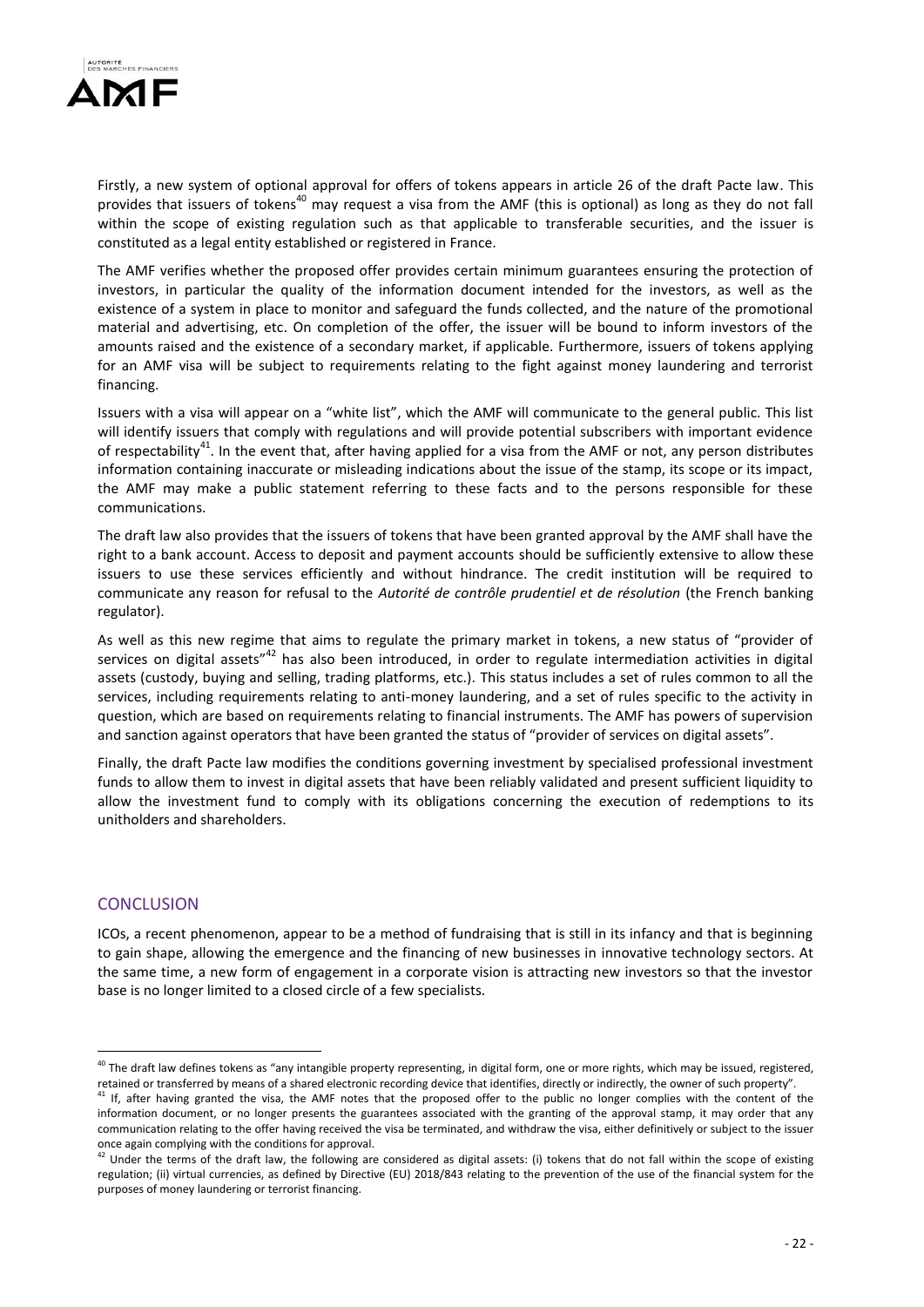

Analysis of French ICO projects, with the help of an original database, demonstrates the growing interest in this system of fundraising by certain project initiators, who seem to welcome the opportunity to call on a community of international investors and introduce this method along with other, more traditional methods of financing. Although the first wave of French issuers who successfully raised funds this way was more concentrated in the technology sectors and sought to raise relatively low amounts (between 200,000 and 20 million euros), future projects will be more diversified in other sectors and aim to raise between 1 and 180 millions.

Study of recent economic literature shows the need for transparency of transactions and the necessity to communicate effectively with investors about the quality of the project to ensure the success of an ICO: these elements are corroborated in the good practices identified by project initiators who were questioned on this subject.

In order to ensure the protection of consumers, who may be exposed to the risks of fraud, asymmetry of information, or volatility of their investments, international regulators are reviewing the qualification of this hybrid method of financing and looking at how best to prevent abuse. France has chosen to propose optional regulation of these fundraising transactions, in order to allow the identification of the greatest number of trustworthy, non-fraudulent projects in France, and to ensure the appropriate balance between the protection of investors and support for innovation. Nevertheless, given the cross-border nature of these projects and this type of investment, international cooperation in the area of regulation and detection of fraud is essential.

Ultimately, the recent successes observed, the emergence of new types of innovative issuer, the democratisation of a new way for investors to engage in a corporate vision, and the possibilities of disintermediation offered by the blockchain technology, can all be signs that there is a place for this new fundraising process along with more traditional channels.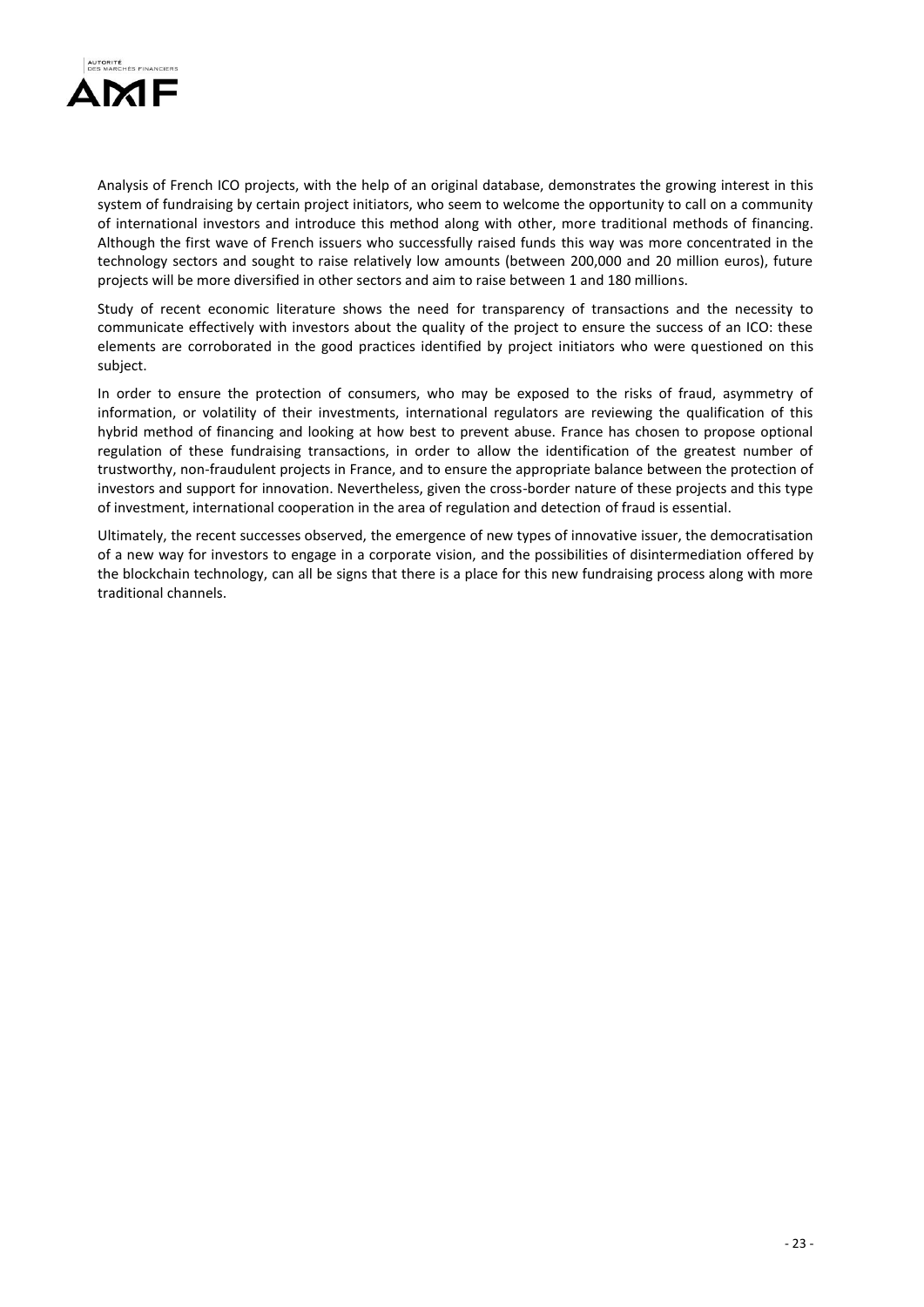

## BIBLIOGRAPHY

Aghion P., C. Harris, P. Howitt and J. Vickers (2001), "Competition, Imitation and Growth with Step-by-Step Innovation", The Review of Economic Studies, Volume 68, Issue 3, 1 July 2001, Pages 467–492.

Amihud Y. (2002), "Illiquidity and stock returns: Cross-section and time-series effects", Journal of Financial Markets, 2002, 5 (1), 31–56.

Amsden R. and D. Schweizer (2018), "Are Blockchain Crowdsales the New 'Gold Rush'? Success Determinants of Initial Coin Offerings" April, available here: https://ssrn.com/abstract=3163849.

Auer, R. and S. Claessens (2018), "Regulating cryptocurrencies: assessing market reactions", BIS Quarterly Review, September: 51-65.

European Central Bank (2018), "Financial Stability Review: Financial stability implications of crypto-assets", May.

Bonneau T. (2018), "Tokens, financial securities or miscellaneous assets", Revue de droit bancaire et financier, January.

Budish E. (2018), "The economic limits of Bitcoin and the Blockchain", NBER Working Paper no. 24717, June.

Benedetti H. and L. Kostovetsky (2018), "Digital Tulips? Returns to Investors in Initial Coin Offerings", May, available here: <https://ssrn.com/abstract=3182169>

Catalini, C. and J. S. Gans (2018), "Initial coin offerings and the value of crypto tokens", NBER Working Paper 24418, March.

Demers E. and K. Lewellen (2003), "The marketing role of IPOs: Evidence from internet stocks," Journal of Financial Economics, 2003, 68 (3), 413–437.

Demertzis M. and G. B. Wolf (2018), "The economic potential and risks of crypto assets: is a regulatory framework needed?", Bruegel Policy Contribution no. 14, September.

Eichengreen B., A. K. Rose and C. Wyplosz (1994), "Speculative Attacks on Pegged Exchange Rates: An Empirical Exploration with Special Reference to the European Monetary System", NBER Working Papers 4898, October.

Ernst and Young (2017), "EY research: initial coin offerings (ICOs)", December.

European Securities and Market Authority (2017), "ESMA alerts investors to the high risks of Initial Coin Offerings", November, ESMA50-157-829.

Financial Stability Board (2018), "Crypto-asset markets: Potential channels for future financial stability implications", October.

G20 (2018), "Press release: G20 Finance Ministers and Central Bank Governors Meeting", July.

Hacker P and C. Thomale (2017), "Crypto Securities regulation: ICOs, Token Sales and cryptocurrencies under European financial law", November, available here: https://papers.ssrn.com/sol3/papers.cfm?abstract\_id=3075820.

Hellmann, T. and M. Puri (2002), "Venture capital and the professionalization of start-up firms: Empirical evidence", The Journal of Finance, 57 (1), 169–197.

Hinman W. (2018), "Digital Asset Transactions: When Howey Met Gary (Plastic)", speech on 14 June.

Howell, S. T., M. Niessner and D. Yermack (2018), "Initial coin offerings: Financing growth with cryptocurrency token sales", NBER Working Paper 24774.

International Monetary Fund (2018), "Global Financial Stability Report : A Bumpy Road Ahead", April.

International Organization of Securities Commissions (IOSCO) (2017), "IOSCO Board Communication on Concerns Related to Initial Coin Offerings (ICOs)".

Kaal W. A. and M. Dell'Erba (2018), "Initial Coin Offerings: Emerging Practices, Risk Factors, and Red Flags", University of St Thomas (Minnesota) Legal Studies Research Paper No. 17-18., November, available here: [https://ssrn.com/abstract=3067615.](https://ssrn.com/abstract=3067615)

Lee J. (2018), "Distributed Ledger Technologies (Blockchain) in Capital Markets: Risk and Governance", Journal of Business and Technology Law, May.

Lipusch N. (2018), "Initial Coin Offerings – A Paradigm Shift in Funding Disruptive Innovation", March, available here: [https://ssrn.com/abstract=3148181.](https://ssrn.com/abstract=3148181)

Landau J.-P. and A. Genais, "*Les crypto-monnaies : Rapport au Ministre de l'Économie et des Finances*" ("Crypto-currencies: report to the Minister of the Economy and Finance"), June.